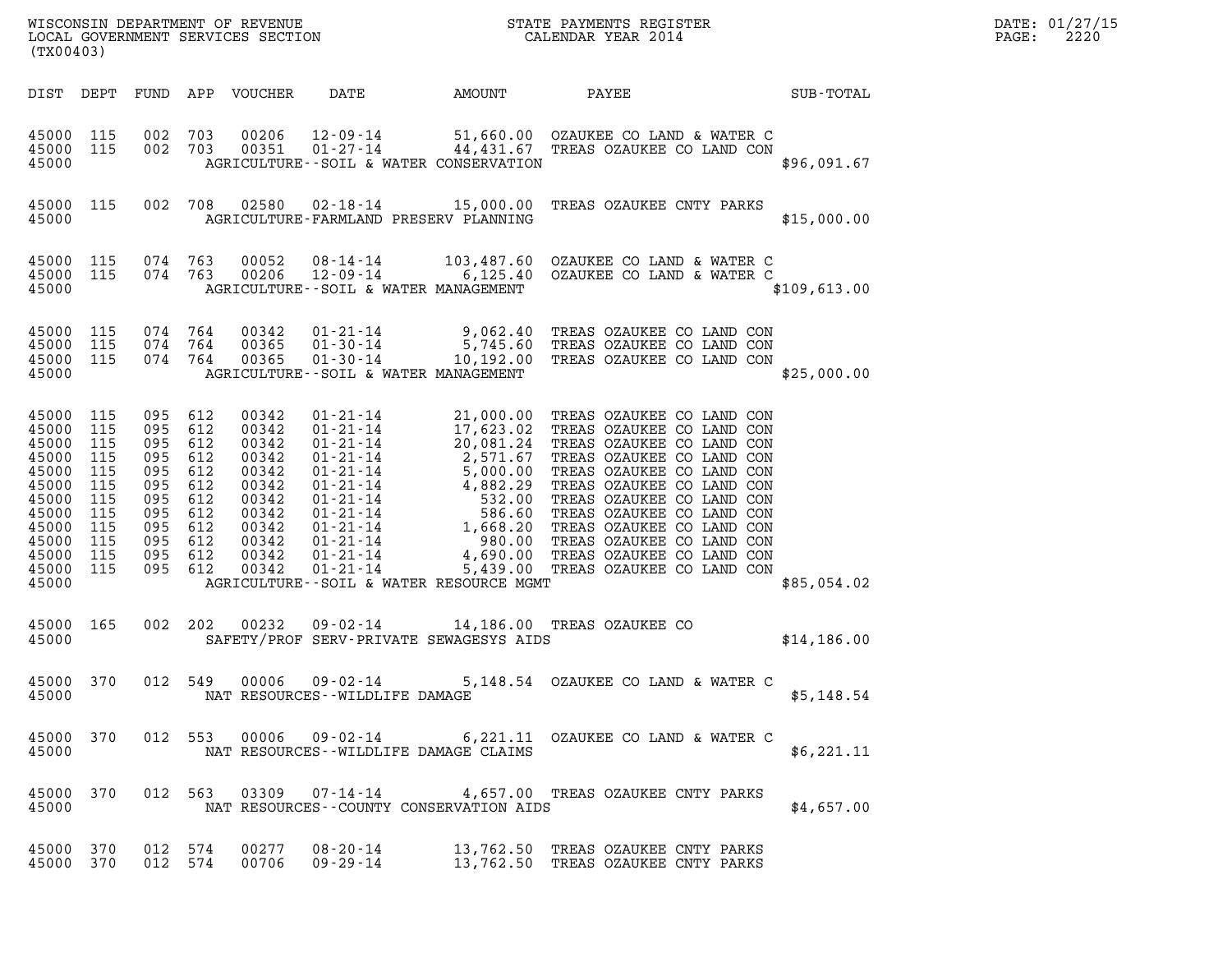| (TX00403)                                                   |                                               |                                               |                                               |                                                             |                                                                                                                            |                                                                                               | WISCONSIN DEPARTMENT OF REVENUE<br>LOCAL GOVERNMENT SERVICES SECTION THE STATE PAYMENTS REGISTER<br>(TWO 0403)                                                                           |                | DATE: 01/27/15<br>$\mathtt{PAGE:}$<br>2221 |
|-------------------------------------------------------------|-----------------------------------------------|-----------------------------------------------|-----------------------------------------------|-------------------------------------------------------------|----------------------------------------------------------------------------------------------------------------------------|-----------------------------------------------------------------------------------------------|------------------------------------------------------------------------------------------------------------------------------------------------------------------------------------------|----------------|--------------------------------------------|
|                                                             |                                               |                                               |                                               |                                                             |                                                                                                                            |                                                                                               | DIST DEPT FUND APP VOUCHER DATE AMOUNT PAYEE PATE SUB-TOTAL                                                                                                                              |                |                                            |
|                                                             |                                               |                                               |                                               |                                                             | 45000 NAT RESOURCES - - SNOWMOBILE TRAIL AIDS                                                                              |                                                                                               | \$27,525.00                                                                                                                                                                              |                |                                            |
| 45000 370<br>45000 370<br>45000 370<br>45000 370<br>45000   |                                               | 012 575<br>012 575<br>012 575                 | 012 575                                       |                                                             | NAT RESOURCES--SNOWMOBILE TRAIL AIDS                                                                                       |                                                                                               |                                                                                                                                                                                          | \$29,815.57    |                                            |
| 45000 370<br>45000                                          |                                               |                                               |                                               |                                                             | NAT RESOURCES--PMT IN LIEU OF TAXES                                                                                        |                                                                                               | 012 584 00073 09-30-14 101.00 TREAS OZAUKEE CO                                                                                                                                           | \$101.00       |                                            |
| 45000 395<br>45000                                          |                                               |                                               |                                               |                                                             | TRANSPORTATION--ELDERLY & DISABLED                                                                                         |                                                                                               | 011 168 14045 05-05-14 192,873.00 COUNTY OF OZAUKEE                                                                                                                                      | \$192,873.00   |                                            |
| 45000 395<br>45000 395<br>45000 395<br>45000 395<br>45000   |                                               | 011 176<br>011 176<br>011 176<br>011 176      |                                               |                                                             |                                                                                                                            | TRANSPORTATION--BICYCLE & PEDESTRIAN AID                                                      | 16043 06-04-14 285,219.00 COUNTY OF OZAUKEE<br>24043 07-07-14 285,219.00 COUNTY OF OZAUKEE<br>26043 09-30-14 285,219.00 COUNTY OF OZAUKEE<br>42043 12-30-14 171,131.00 COUNTY OF OZAUKEE | \$1,026,788.00 |                                            |
| 45000 395<br>45000 395<br>45000                             |                                               |                                               |                                               |                                                             |                                                                                                                            | TRANSPORTATION - - HIGHWAY SAFETY - FEDERAL                                                   | 011 185 25638 09-29-14 2,263.70 TREAS OZAUKEE CO<br>011 185 31206 11-17-14 1,188.67 TREAS OZAUKEE CO                                                                                     | \$3,452.37     |                                            |
| 45000 395<br>45000 395<br>45000 395<br>45000                |                                               | 011 190<br>011 190<br>011 190                 |                                               |                                                             |                                                                                                                            | TRANSPORTATION--GENERAL TRANSP AIDS-GTA                                                       | 02045  01-06-14  308,552.41  COUNTY OF OZAUKEE<br>18045  07-07-14  617,104.82  COUNTY OF OZAUKEE<br>28045  10-06-14  308,552.44  COUNTY OF OZAUKEE                                       | \$1,234,209.67 |                                            |
| 45000 395<br>45000 395<br>45000 395<br>45000                |                                               | 011 278<br>011 278<br>011 278                 |                                               | 01300                                                       | TRANSPORTATION--LRIP/TRIP/MSIP GRANTS                                                                                      |                                                                                               | 01300  01-16-14  34,231.67 TREAS OZAUKEE CO<br>19275  07-23-14  3,711.45 TREAS OZAUKEE CO<br>98995  01-07-14  3,647.99 TREAS OZAUKEE CO                                                  | \$41,591.11    |                                            |
| 45000<br>45000                                              | 410                                           | 002 116                                       |                                               | 11261                                                       | $11 - 05 - 14$<br>CORRECTIONS - - LOCAL AID                                                                                |                                                                                               | 51,788.68 TREAS OZAUKEE CO                                                                                                                                                               | \$51,788.68    |                                            |
| 45000<br>45000<br>45000<br>45000<br>45000<br>45000<br>45000 | 435<br>435<br>435<br>435<br>435<br>435<br>435 | 005<br>005<br>005<br>005<br>005<br>005<br>005 | 000<br>000<br>000<br>000<br>000<br>000<br>000 | 90412<br>90415<br>90416<br>90417<br>90419<br>90420<br>90500 | $01 - 01 - 14$<br>$02 - 01 - 14$<br>$03 - 01 - 14$<br>$04 - 01 - 14$<br>$05 - 01 - 14$<br>$06 - 01 - 14$<br>$07 - 01 - 14$ | 122,511.00<br>163,733.00<br>187,912.00<br>270,073.00<br>295,774.00<br>95,581.00<br>865,544.00 | OZAUKEE CO<br>OZAUKEE CO<br>OZAUKEE CO<br>OZAUKEE CO<br>OZAUKEE CO<br>OZAUKEE CO<br>OZAUKEE CO                                                                                           |                |                                            |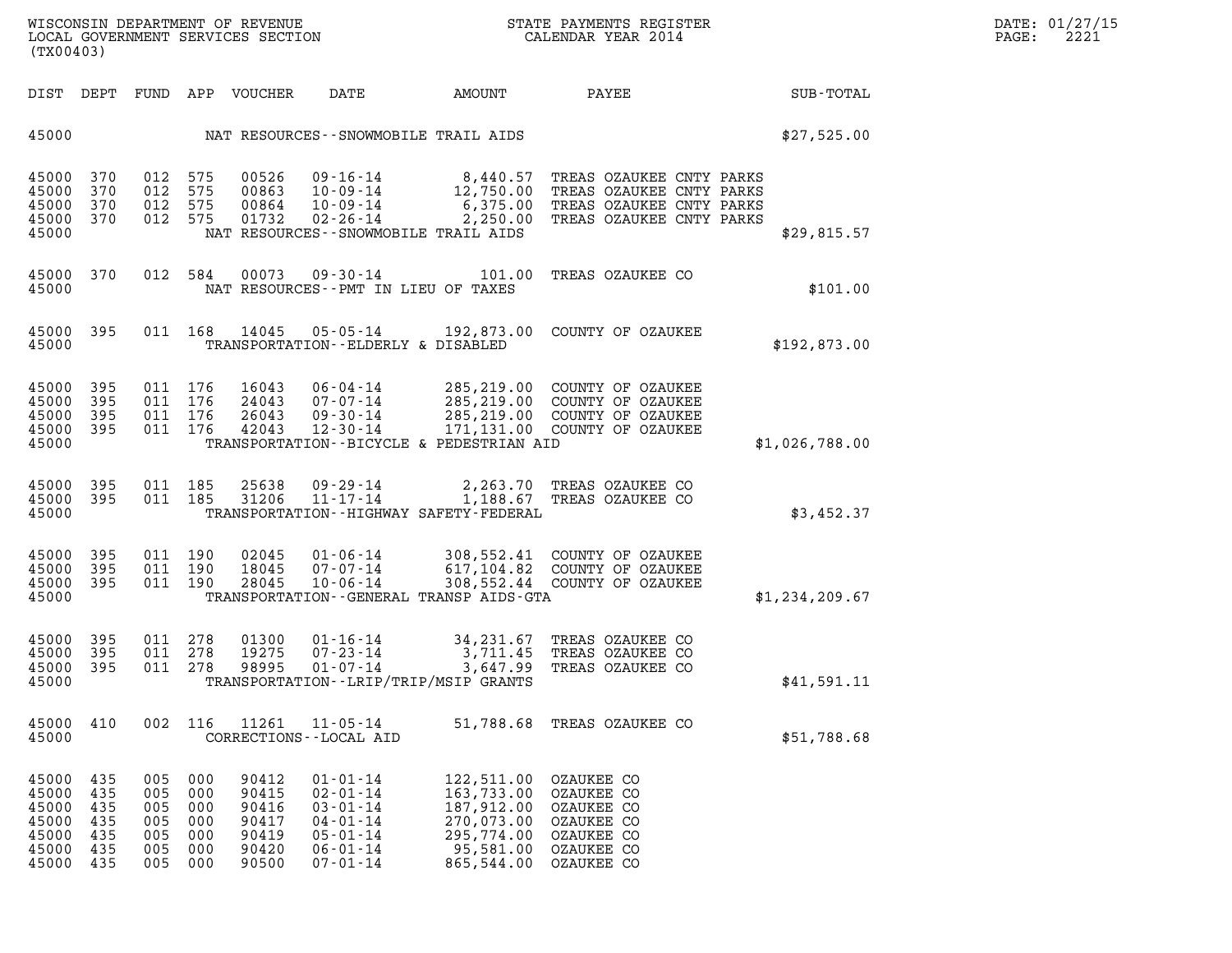(TX00403)

| (TX00403)                                          |                                        |                                        |                                        |                                                    |                                                                                                                             |                                                                                                               |                                                                                                      |                |
|----------------------------------------------------|----------------------------------------|----------------------------------------|----------------------------------------|----------------------------------------------------|-----------------------------------------------------------------------------------------------------------------------------|---------------------------------------------------------------------------------------------------------------|------------------------------------------------------------------------------------------------------|----------------|
| DIST                                               | DEPT                                   | FUND                                   | APP                                    | VOUCHER                                            | DATE                                                                                                                        | AMOUNT                                                                                                        | PAYEE                                                                                                | SUB-TOTAL      |
| 45000<br>45000<br>45000<br>45000<br>45000<br>45000 | 435<br>435<br>435<br>435<br>435        | 005<br>005<br>005<br>005<br>005        | 000<br>000<br>000<br>000<br>000        | 90502<br>90506<br>90508<br>90509<br>90510          | $08 - 01 - 14$<br>$09 - 01 - 14$<br>$10 - 01 - 14$<br>$11 - 01 - 14$<br>$12 - 01 - 14$<br>HEALTH SERVICES -- STATE/FED AIDS | 251,949.00<br>365,840.00 OZAUKEE CO<br>100,968.00 OZAUKEE CO<br>199,929.00 OZAUKEE CO<br>96,759.00 OZAUKEE CO | OZAUKEE CO                                                                                           | \$3,016,573.00 |
| 45000<br>45000<br>45000<br>45000<br>45000          | 437<br>437<br>437<br>437<br>437        | 005<br>005<br>005<br>005<br>005        | 000<br>000<br>000<br>000<br>000        | 00000<br>00000<br>00000<br>00000<br>00000          | $01 - 06 - 14$<br>$01 - 30 - 14$<br>$02 - 05 - 14$<br>$03 - 05 - 14$<br>$04 - 07 - 14$                                      | 32,117.63 OZAUKEE<br>25,823.37<br>133,667.93 OZAUKEE<br>124,913.43                                            | 98,564.23 OZAUKEE CHILD SUPPORT<br>OZAUKEE<br>OZAUKEE                                                |                |
| 45000<br>45000<br>45000<br>45000<br>45000<br>45000 | 437<br>437<br>437<br>437<br>437<br>437 | 005<br>005<br>005<br>005<br>005<br>005 | 000<br>000<br>000<br>000<br>000<br>000 | 00000<br>00000<br>00000<br>00000<br>00000<br>00000 | $04 - 30 - 14$<br>$05 - 05 - 14$<br>$06 - 05 - 14$<br>$06 - 11 - 14$<br>$07 - 07 - 14$<br>$07 - 08 - 14$                    | 26,281.62 OZAUKEE<br>26,841.21 OZAUKEE<br>12,782.37<br>10,248.50 OZAUKEE                                      | 97,296.23 OZAUKEE CHILD SUPPORT<br>33,524.74 OZAUKEE CHILD SUPPORT<br>OZAUKEE                        |                |
| 45000<br>45000<br>45000<br>45000<br>45000          | 437<br>437<br>437<br>437<br>437        | 005<br>005<br>005<br>005<br>005        | 000<br>000<br>000<br>000<br>000        | 00000<br>00000<br>00000<br>00000<br>00000          | $07 - 30 - 14$<br>$08 - 05 - 14$<br>$08 - 29 - 14$<br>$09 - 05 - 14$<br>$10 - 06 - 14$                                      | 10,622.47<br>595,290.19<br>19,858.44<br>31,724.88 OZAUKEE                                                     | 126,004.17 OZAUKEE CHILD SUPPORT<br>OZAUKEE<br>OZAUKEE<br>OZAUKEE                                    |                |
| 45000<br>45000<br>45000<br>45000<br>45000<br>45000 | 437<br>437<br>437<br>437<br>437        | 005<br>005<br>005<br>005<br>005        | 000<br>000<br>000<br>000<br>000        | 00000<br>00000<br>00000<br>00000<br>00000          | $10 - 30 - 14$<br>$11 - 03 - 14$<br>$11 - 04 - 14$<br>$11 - 05 - 14$<br>$12 - 05 - 14$                                      | 22,680.85 OZAUKEE<br>16,639.30 OZAUKEE<br>CHILDREN & FAMILIES - - STATE/FEDERAL AIDS                          | 95,100.54 OZAUKEE CHILD SUPPORT<br>4,319.00 OZAUKEE CHILD SUPPORT<br>30,142.02 OZAUKEE CHILD SUPPORT | \$1,574,443.12 |
| 45000<br>45000<br>45000                            | 455<br>455                             | 002<br>002                             | 202<br>202                             | 01902<br>03242                                     | $02 - 27 - 14$<br>$05 - 30 - 14$                                                                                            | 700.13<br>1,400.26<br>JUSTICE--LAW ENFORCEMENT TRAINING REIMB                                                 | TREAS OZAUKEE CNTY<br>TREAS OZAUKEE CNTY                                                             | \$2,100.39     |
| 45000<br>45000                                     | 455                                    | 002                                    | 221                                    | 13                                                 | $07 - 30 - 14$<br>JUSTICE--LAW ENFORCEMENT SERVICES AID                                                                     | 680.00                                                                                                        | TREAS OZAUKEE CNTY                                                                                   | \$680.00       |
| 45000<br>45000<br>45000                            | 455<br>455                             | 002<br>002                             | 231<br>231                             | 01653<br>03242                                     | $02 - 24 - 14$<br>$05 - 30 - 14$<br>JUSTICE - - LAW ENFORCEMENT TRAINING                                                    | 13,120.00<br>204.93                                                                                           | TREAS OZAUKEE CNTY<br>TREAS OZAUKEE CNTY                                                             | \$13,324.93    |
| 45000<br>45000                                     | 455                                    |                                        | 002 271                                | 02929                                              |                                                                                                                             | JUSTICE - - TREATMENT ALT/DIVERSION GRANT                                                                     | 12-03-14 11,346.86 TREAS OZAUKEE CO                                                                  | \$11,346.86    |
| 45000<br>45000<br>45000                            | 455<br>455                             | 002<br>002                             | 532<br>532                             | 009                                                | $07 - 22 - 14$<br>$03 - 10 - 14$                                                                                            | JUSTICE - - VICTIM/WITNESS ASSISTANCE SERV                                                                    | 24,128.31 TREAS OZAUKEE CO<br>35,261.75 TREAS OZAUKEE CO                                             | \$59,390.06    |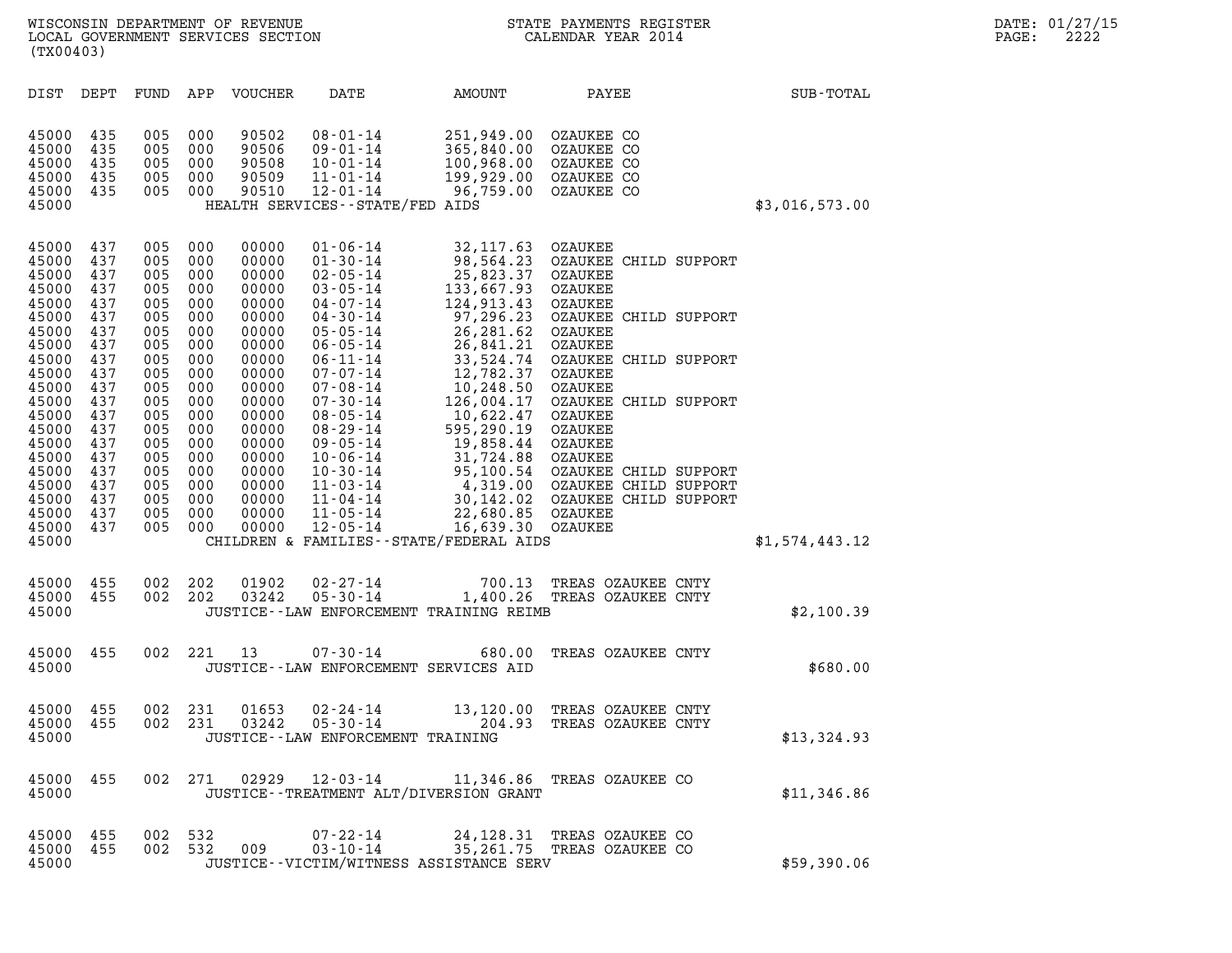| (TX00403)                                                                                                                      |                                                                                         |                                                                                                    |                                                                                         |                                                                                                                            |                                                                                                                                                                                                                                                          |                                                                                                                                                                |                                                                                                                                                                                                                                                                                      |                                           | DATE: 01/27/15<br>2223<br>$\mathtt{PAGE:}$ |
|--------------------------------------------------------------------------------------------------------------------------------|-----------------------------------------------------------------------------------------|----------------------------------------------------------------------------------------------------|-----------------------------------------------------------------------------------------|----------------------------------------------------------------------------------------------------------------------------|----------------------------------------------------------------------------------------------------------------------------------------------------------------------------------------------------------------------------------------------------------|----------------------------------------------------------------------------------------------------------------------------------------------------------------|--------------------------------------------------------------------------------------------------------------------------------------------------------------------------------------------------------------------------------------------------------------------------------------|-------------------------------------------|--------------------------------------------|
|                                                                                                                                |                                                                                         |                                                                                                    |                                                                                         | DIST DEPT FUND APP VOUCHER                                                                                                 | DATE                                                                                                                                                                                                                                                     | AMOUNT                                                                                                                                                         |                                                                                                                                                                                                                                                                                      | <b>PAYEE</b> FOUND THE PAYEE<br>SUB-TOTAL |                                            |
| 45000                                                                                                                          | 45000 465                                                                               |                                                                                                    |                                                                                         |                                                                                                                            | 002 308 00089 11-19-14 8,875.00 TREAS OZAUKEE CO<br>MILITARY AFFAIRS-EMER MGMT-RESPONSE EOMT                                                                                                                                                             |                                                                                                                                                                |                                                                                                                                                                                                                                                                                      | \$8,875.00                                |                                            |
| 45000                                                                                                                          | 45000 465                                                                               |                                                                                                    | 002 337                                                                                 |                                                                                                                            | 00088  08-19-14  9,710.00 TREAS OZAUKEE CO<br>MILITARY AFFAIRS-EMERGENCY MGMT PLANNING                                                                                                                                                                   |                                                                                                                                                                |                                                                                                                                                                                                                                                                                      | \$9,710.00                                |                                            |
| 45000<br>45000                                                                                                                 | 45000 465<br>465<br>45000 465                                                           | 002 342<br>002 342<br>002 342                                                                      |                                                                                         |                                                                                                                            | 01001  01-15-14  25,211.48 TREAS OZAUKEE CO<br>01430  05-06-14  3,194.47 TREAS OZAUKEE CO<br>$01634$ $07 - 11 - 14$<br>MILITARY AFFAIRS-EMERGENCY MGMT-FED FUND                                                                                          |                                                                                                                                                                | 26,348.79 TREAS OZAUKEE CO                                                                                                                                                                                                                                                           | \$54,754.74                               |                                            |
| 45000                                                                                                                          | 45000 465                                                                               |                                                                                                    |                                                                                         |                                                                                                                            | 072  364  00947  01-10-14  8,778.00  TREAS OZAUKEE CO<br>MILITARY AFFAIRS-EMER MGMT-PLANNING AID                                                                                                                                                         |                                                                                                                                                                |                                                                                                                                                                                                                                                                                      | \$8,778.00                                |                                            |
| 45000                                                                                                                          | 45000 485                                                                               |                                                                                                    |                                                                                         |                                                                                                                            | 002 127 05698 05-22-14 1,300.00 TREAS OZAUKEE CO<br>VETERANS AFFAIRS GRANTS                                                                                                                                                                              |                                                                                                                                                                |                                                                                                                                                                                                                                                                                      | \$1,300.00                                |                                            |
| 45000                                                                                                                          | 45000 485                                                                               |                                                                                                    |                                                                                         |                                                                                                                            | 082  267  05698  05-22-14  5,850.00  TREAS OZAUKEE CO<br>VETERANS AFFAIRS -- GRANTS TO COUNTIES                                                                                                                                                          |                                                                                                                                                                |                                                                                                                                                                                                                                                                                      | \$5,850.00                                |                                            |
| 45000                                                                                                                          | 45000 485                                                                               |                                                                                                    |                                                                                         |                                                                                                                            | 082 280 03419 01-30-14 1,204.68 TREAS OZAUKEE CO<br>VETERANS AFFAIRS - - GRANTS                                                                                                                                                                          |                                                                                                                                                                |                                                                                                                                                                                                                                                                                      | \$1,204.68                                |                                            |
| 45000                                                                                                                          | 45000 485                                                                               |                                                                                                    |                                                                                         |                                                                                                                            | 083 370 05698 05-22-14 5,850.00 TREAS OZAUKEE CO<br>VETERANS AFFAIRS -- GRANTS TO COUNTIES                                                                                                                                                               |                                                                                                                                                                |                                                                                                                                                                                                                                                                                      | \$5,850.00                                |                                            |
| 45000 505<br>45000 505<br>45000                                                                                                |                                                                                         | 002 142<br>002 142                                                                                 |                                                                                         | 03175<br>03176                                                                                                             | $11 - 14 - 14$<br>DOA--FEDERAL ENERGY GRANTS                                                                                                                                                                                                             |                                                                                                                                                                | 11-14-14 3,878.60 TREAS OZAUKEE CO<br>2,091.76 TREAS OZAUKEE CO                                                                                                                                                                                                                      | \$5,970.36                                |                                            |
| 45000 505<br>45000<br>45000<br>45000<br>45000<br>45000<br>45000<br>45000<br>45000<br>45000<br>45000<br>45000<br>45000<br>45000 | 505<br>505<br>505<br>505<br>505<br>505<br>505<br>505<br>505<br>505<br>505<br>505<br>505 | 002 155<br>002<br>002<br>002<br>002<br>002<br>002<br>002<br>002<br>002<br>002<br>002<br>002<br>002 | 155<br>155<br>155<br>155<br>155<br>155<br>155<br>155<br>155<br>155<br>155<br>155<br>155 | 60061<br>60135<br>60135<br>60230<br>60343<br>60343<br>60414<br>60414<br>60482<br>60482<br>60551<br>60551<br>60600<br>60600 | $08 - 07 - 14$<br>$09 - 09 - 14$<br>$09 - 09 - 14$<br>$11 - 26 - 14$<br>$12 - 12 - 14$<br>$12 - 12 - 14$<br>$01 - 24 - 14$<br>$01 - 24 - 14$<br>$02 - 26 - 14$<br>$02 - 26 - 14$<br>$03 - 26 - 14$<br>$03 - 26 - 14$<br>$04 - 09 - 14$<br>$04 - 09 - 14$ | 1,669.69<br>418.73<br>1,634.99<br>2,897.38<br>1,509.82<br>2,114.85<br>2,570.53<br>3,491.66<br>1,638.24<br>528.10<br>1,481.43<br>5,988.04<br>835.04<br>1,717.11 | TREAS OZAUKEE CO<br>TREAS OZAUKEE CO<br>TREAS OZAUKEE CO<br>TREAS OZAUKEE CO<br>TREAS OZAUKEE CO<br>TREAS OZAUKEE CO<br>TREAS OZAUKEE CO<br>TREAS OZAUKEE CO<br>TREAS OZAUKEE CO<br>TREAS OZAUKEE CO<br>TREAS OZAUKEE CO<br>TREAS OZAUKEE CO<br>TREAS OZAUKEE CO<br>TREAS OZAUKEE CO |                                           |                                            |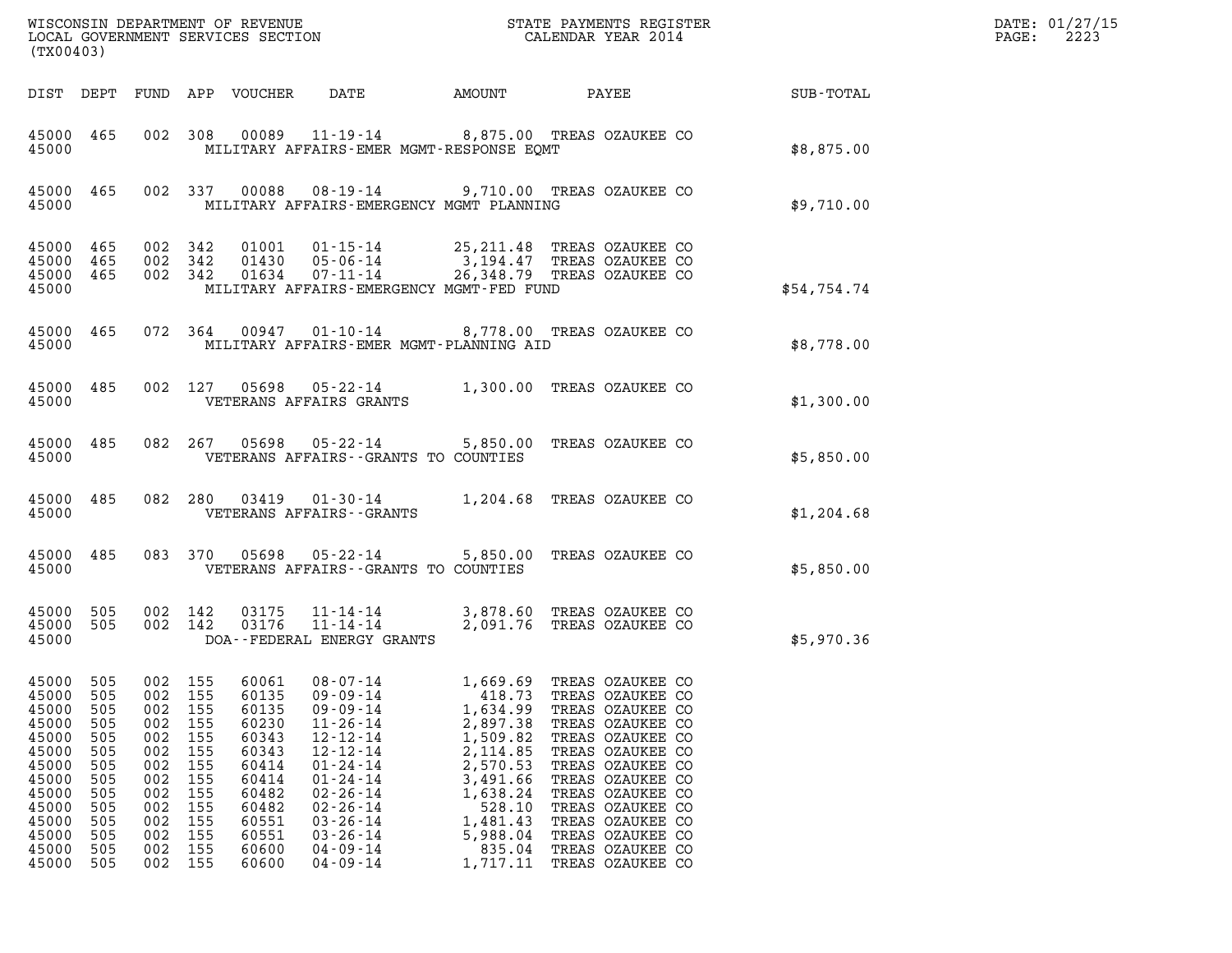| (TX00403)                                                                                                                                                                                                                                                |                                                                                                                                                                                           |                                                                                                                                                                                           |                                                                                                                                                                                           |                                                                                                                                                                                                                                                 |                                                                                                                                                                                                                                                                                                                                                                                                                                                                                                                                                            |                                                                                                                                                                                                                                                                                                                    |                                                                                                                                                                                                                                                                                                                                                                                                                                                                                                                                                          |                |
|----------------------------------------------------------------------------------------------------------------------------------------------------------------------------------------------------------------------------------------------------------|-------------------------------------------------------------------------------------------------------------------------------------------------------------------------------------------|-------------------------------------------------------------------------------------------------------------------------------------------------------------------------------------------|-------------------------------------------------------------------------------------------------------------------------------------------------------------------------------------------|-------------------------------------------------------------------------------------------------------------------------------------------------------------------------------------------------------------------------------------------------|------------------------------------------------------------------------------------------------------------------------------------------------------------------------------------------------------------------------------------------------------------------------------------------------------------------------------------------------------------------------------------------------------------------------------------------------------------------------------------------------------------------------------------------------------------|--------------------------------------------------------------------------------------------------------------------------------------------------------------------------------------------------------------------------------------------------------------------------------------------------------------------|----------------------------------------------------------------------------------------------------------------------------------------------------------------------------------------------------------------------------------------------------------------------------------------------------------------------------------------------------------------------------------------------------------------------------------------------------------------------------------------------------------------------------------------------------------|----------------|
| DIST                                                                                                                                                                                                                                                     | DEPT                                                                                                                                                                                      | FUND                                                                                                                                                                                      | APP                                                                                                                                                                                       | <b>VOUCHER</b>                                                                                                                                                                                                                                  | DATE                                                                                                                                                                                                                                                                                                                                                                                                                                                                                                                                                       | AMOUNT                                                                                                                                                                                                                                                                                                             | PAYEE                                                                                                                                                                                                                                                                                                                                                                                                                                                                                                                                                    | SUB-TOTAL      |
| 45000<br>45000<br>45000<br>45000<br>45000<br>45000<br>45000<br>45000                                                                                                                                                                                     | 505<br>505<br>505<br>505<br>505<br>505<br>505                                                                                                                                             | 002<br>002<br>002<br>002<br>002<br>002<br>002                                                                                                                                             | 155<br>155<br>155<br>155<br>155<br>155<br>155                                                                                                                                             | 60600<br>60668<br>60668<br>60739<br>60739<br>60816<br>60816                                                                                                                                                                                     | $04 - 09 - 14$<br>$05 - 08 - 14$<br>$05 - 08 - 14$<br>$06 - 09 - 14$<br>$06 - 09 - 14$<br>$07 - 09 - 14$<br>$07 - 09 - 14$                                                                                                                                                                                                                                                                                                                                                                                                                                 | 13,741.33<br>1,919.17<br>886.70<br>1,589.43<br>435.08<br>1,794.86<br>3,578.19<br>DOA-HOUSING ASSISTANCE-FEDERAL FUNDS                                                                                                                                                                                              | TREAS OZAUKEE CO<br>TREAS OZAUKEE CO<br>TREAS OZAUKEE CO<br>TREAS OZAUKEE CO<br>TREAS OZAUKEE CO<br>TREAS OZAUKEE CO<br>TREAS OZAUKEE CO                                                                                                                                                                                                                                                                                                                                                                                                                 | \$52,440.37    |
| 45000<br>45000<br>45000<br>45000<br>45000<br>45000<br>45000<br>45000<br>45000<br>45000<br>45000<br>45000<br>45000<br>45000<br>45000<br>45000<br>45000<br>45000<br>45000<br>45000<br>45000<br>45000<br>45000<br>45000<br>45000<br>45000<br>45000<br>45000 | 505<br>505<br>505<br>505<br>505<br>505<br>505<br>505<br>505<br>505<br>505<br>505<br>505<br>505<br>505<br>505<br>505<br>505<br>505<br>505<br>505<br>505<br>505<br>505<br>505<br>505<br>505 | 035<br>035<br>035<br>035<br>035<br>035<br>035<br>035<br>035<br>035<br>035<br>035<br>035<br>035<br>035<br>035<br>035<br>035<br>035<br>035<br>035<br>035<br>035<br>035<br>035<br>035<br>035 | 371<br>371<br>371<br>371<br>371<br>371<br>371<br>371<br>371<br>371<br>371<br>371<br>371<br>371<br>371<br>371<br>371<br>371<br>371<br>371<br>371<br>371<br>371<br>371<br>371<br>371<br>371 | 60061<br>60061<br>60135<br>60135<br>60230<br>60230<br>60343<br>60343<br>60343<br>60414<br>60414<br>60414<br>60482<br>60482<br>60482<br>60551<br>60551<br>60551<br>60600<br>60600<br>60668<br>60668<br>60739<br>60739<br>60739<br>60816<br>60816 | $08 - 07 - 14$<br>$08 - 07 - 14$<br>$09 - 09 - 14$<br>$09 - 09 - 14$<br>$11 - 26 - 14$<br>$11 - 26 - 14$<br>$12 - 12 - 14$<br>$\begin{array}{c} 12 - 12 - 14 \\ 12 - 12 - 14 \end{array}$<br>$01 - 24 - 14$<br>$01 - 24 - 14$<br>$01 - 24 - 14$<br>$02 - 26 - 14$<br>$02 - 26 - 14$<br>$02 - 26 - 14$<br>$03 - 26 - 14$<br>$03 - 26 - 14$<br>$03 - 26 - 14$<br>$04 - 09 - 14$<br>$04 - 09 - 14$<br>$05 - 08 - 14$<br>$05 - 08 - 14$<br>$06 - 09 - 14$<br>$06 - 09 - 14$<br>$06 - 09 - 14$<br>$07 - 09 - 14$<br>$07 - 09 - 14$<br>DOA--PUBLIC BENEFITS FUND | 1,152.31<br>812.98<br>798.80<br>$1,150.53$<br>$1,338.58$<br>$2,119.00$<br>1,374.39<br>1,930.42<br>1,004.78<br>1,306.38<br>2,270.75<br>1,813.87<br>790.41<br>1,136.83<br>650.75<br>619.72<br>1,198.09<br>794.62<br>1,300.64<br>3,385.18<br>1,154.30<br>980.83<br>676.43<br>$183.75$<br>966.45<br>826.05<br>1,184.27 | TREAS OZAUKEE CO<br>TREAS OZAUKEE CO<br>TREAS OZAUKEE CO<br>TREAS OZAUKEE CO<br>TREAS OZAUKEE CO<br>TREAS OZAUKEE CO<br>TREAS OZAUKEE CO<br>TREAS OZAUKEE CO<br>TREAS OZAUKEE CO<br>TREAS OZAUKEE CO<br>TREAS OZAUKEE CO<br>TREAS OZAUKEE CO<br>TREAS OZAUKEE CO<br>TREAS OZAUKEE CO<br>TREAS OZAUKEE CO<br>TREAS OZAUKEE CO<br>TREAS OZAUKEE CO<br>TREAS OZAUKEE CO<br>TREAS OZAUKEE CO<br>TREAS OZAUKEE CO<br>TREAS OZAUKEE CO<br>TREAS OZAUKEE CO<br>TREAS OZAUKEE CO<br>TREAS OZAUKEE CO<br>TREAS OZAUKEE CO<br>TREAS OZAUKEE CO<br>TREAS OZAUKEE CO | \$32,921.11    |
| 45000<br>45000                                                                                                                                                                                                                                           | 505                                                                                                                                                                                       | 089                                                                                                                                                                                       | 166                                                                                                                                                                                       | 05131                                                                                                                                                                                                                                           | $01 - 28 - 14$<br>DOA--LAND INFORMATION FUND                                                                                                                                                                                                                                                                                                                                                                                                                                                                                                               | 1,000.00                                                                                                                                                                                                                                                                                                           | TREAS OZAUKEE CO                                                                                                                                                                                                                                                                                                                                                                                                                                                                                                                                         | \$1,000.00     |
| 45000 835<br>45000<br>45000                                                                                                                                                                                                                              | 835                                                                                                                                                                                       | 002 105<br>002                                                                                                                                                                            | 105                                                                                                                                                                                       | 44090<br>81196                                                                                                                                                                                                                                  | $07 - 28 - 14$<br>11-17-14<br>REVENUE - - STATE SHARED REVENUES                                                                                                                                                                                                                                                                                                                                                                                                                                                                                            | 244,313.49<br>1,412,964.11                                                                                                                                                                                                                                                                                         | TREAS OZAUKEE CO<br>TREAS OZAUKEE CO                                                                                                                                                                                                                                                                                                                                                                                                                                                                                                                     | \$1,657,277.60 |
| 45000<br>45000                                                                                                                                                                                                                                           | 835                                                                                                                                                                                       | 002                                                                                                                                                                                       | 109                                                                                                                                                                                       | 01045                                                                                                                                                                                                                                           | 07-28-14<br>REVENUE - - EXEMPT COMPUTER AID                                                                                                                                                                                                                                                                                                                                                                                                                                                                                                                | 52,615.00                                                                                                                                                                                                                                                                                                          | TREAS OZAUKEE CO                                                                                                                                                                                                                                                                                                                                                                                                                                                                                                                                         | \$52,615.00    |

45000 835 002 302 10089 07-28-14 13,125,980.62 TREAS OZAUKEE CO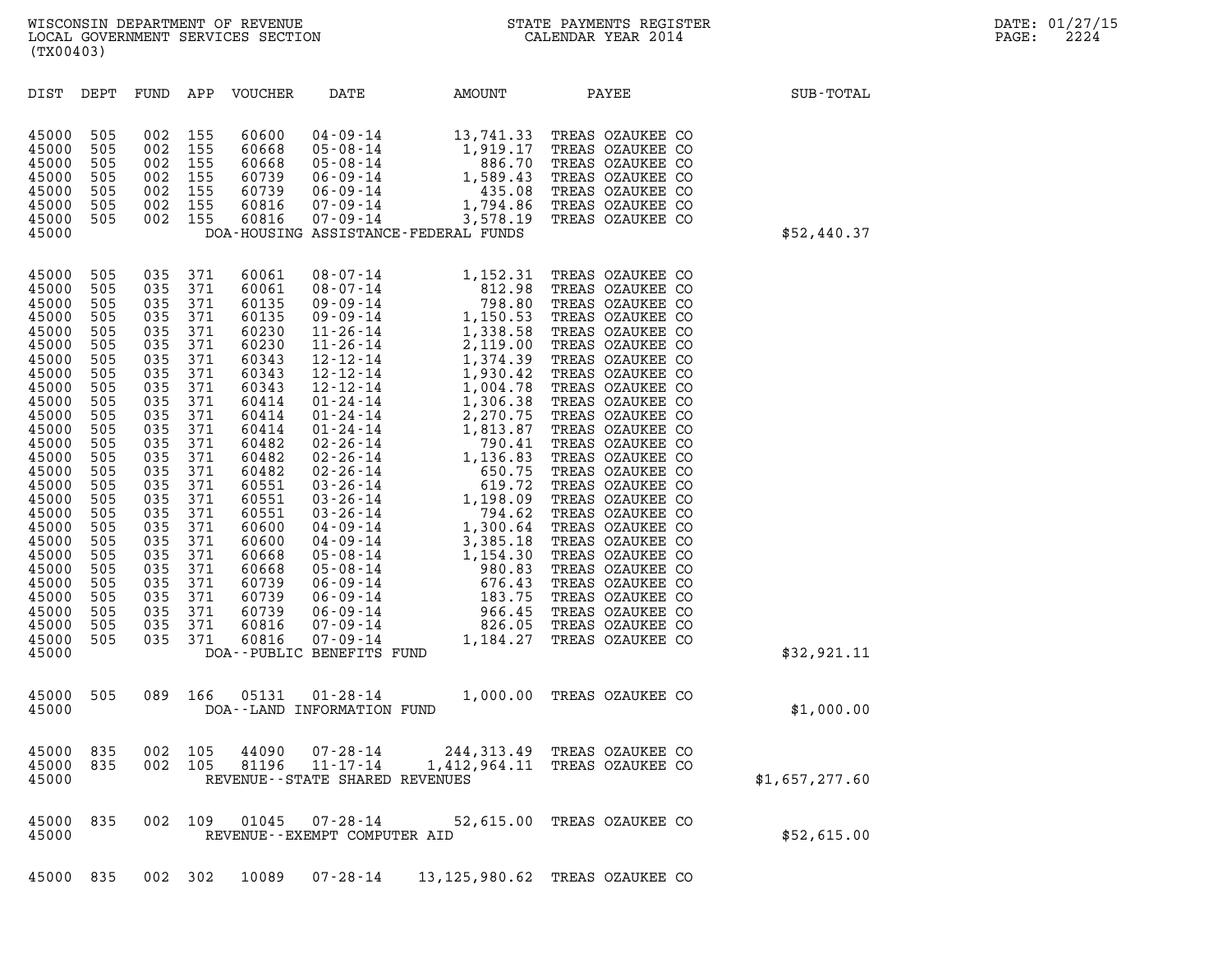| WISCONSIN DEPARTMENT OF REVENUE<br>LOCAL GOVERNMENT SERVICES SECTION<br>(TX00403) |      |     |         |                                     |                                          | STATE PAYMENTS REGISTER<br>CALENDAR YEAR 2014 |                 | DATE: 01/27/15<br>2225<br>$\mathtt{PAGE}$ : |
|-----------------------------------------------------------------------------------|------|-----|---------|-------------------------------------|------------------------------------------|-----------------------------------------------|-----------------|---------------------------------------------|
| DIST<br>DEPT                                                                      | FUND | APP | VOUCHER | DATE                                | AMOUNT                                   | PAYEE                                         | SUB-TOTAL       |                                             |
| 835<br>45000<br>45000                                                             | 002  | 302 | 11089   |                                     | REVENUE-FIRST DOLLAR/SCHOOL LEVY CREDITS | 07-28-14   1,633,826.70 TREAS OZAUKEE CO      | \$14,759,807.32 |                                             |
| 835<br>45000<br>45000                                                             | 021  | 363 | 37370   | 03-24-14<br>REVENUE--LOTTERY CREDIT | 2,309,771.76                             | TREAS OZAUKEE CO                              | \$2,309,771.76  |                                             |
| 45000                                                                             |      |     |         | DISTRICT TOTAL APPROPRIATIONS       |                                          |                                               | \$26,615,100.04 |                                             |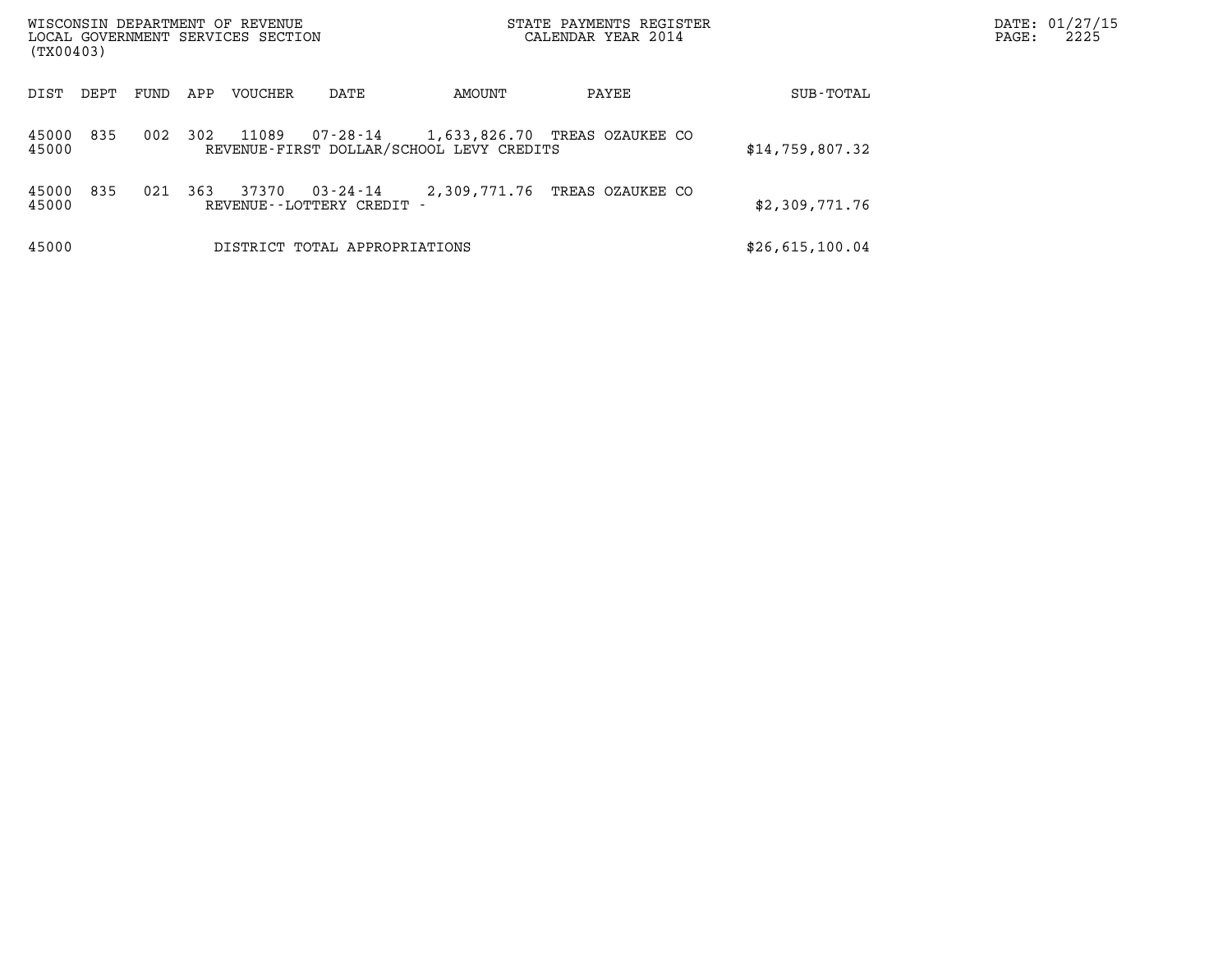| (TX00403)                                     |                   |                                          |         |                            |                                                           |                                          |                                                                                                                                                                                          |              | DATE: 01/27/15<br>$\mathtt{PAGE:}$<br>2226 |
|-----------------------------------------------|-------------------|------------------------------------------|---------|----------------------------|-----------------------------------------------------------|------------------------------------------|------------------------------------------------------------------------------------------------------------------------------------------------------------------------------------------|--------------|--------------------------------------------|
|                                               |                   |                                          |         | DIST DEPT FUND APP VOUCHER | DATE                                                      |                                          | AMOUNT PAYEE SUB-TOTAL                                                                                                                                                                   |              |                                            |
| 45002 165<br>45002                            |                   |                                          |         |                            | SAFETY/PROF SERV--FIRE INSURANCE DUES                     |                                          | 002 225 01138 06-30-14 6,343.25 TREAS TN BELGIUM                                                                                                                                         | \$6,343.25   |                                            |
|                                               |                   |                                          |         |                            |                                                           |                                          | 45002 370 002 503 17043 02-14-14 11,707.97 TREAS TN BELGIUM<br>TOWN SHARE 1181.73                                                                                                        |              |                                            |
| 45002                                         |                   |                                          |         |                            | NAT RESOURCES--AIDS IN LIEU OF TAXES                      |                                          |                                                                                                                                                                                          | \$11,707.97  |                                            |
| 45002                                         | 45002 370         |                                          |         |                            |                                                           | NAT RESOURCES--FOREST CROP/MFL/CO FOREST | 012 571 37964 06-16-14 44.60 TREAS TN BELGIUM                                                                                                                                            | \$44.60      |                                            |
| 45002 370<br>45002 370<br>45002               |                   | 012 579                                  | 012 579 | 19604<br>19604             | NAT RESOURCES--AIDS IN LIEU OF TAXES                      |                                          | 04-16-14 18.48 TREAS TN BELGIUM<br>04-16-14 720.16 TREAS TN BELGIUM                                                                                                                      | \$738.64     |                                            |
| 45002                                         |                   |                                          |         |                            | NAT RESOURCES--RU RECYCLING GRANT                         |                                          | 45002 370 074 670 41887 05-23-14 1,166.31 TREAS TN BELGIUM                                                                                                                               | \$1,166.31   |                                            |
| 45002 395<br>45002<br>45002<br>45002<br>45002 | 395<br>395<br>395 | 011 191<br>011 191<br>011 191<br>011 191 |         |                            |                                                           | TRANSPORTATION--GENERAL TRANSP AIDS-GTA  | 05137  01-06-14  25,351.07  TOWN OF BELGIUM<br>11137  04-07-14  25,351.07  TOWN OF BELGIUM<br>21137  07-07-14  25,351.07  TOWN OF BELGIUM<br>31137  10-06-14  25,351.09  TOWN OF BELGIUM | \$101,404.30 |                                            |
| 45002 395<br>45002                            |                   |                                          |         |                            | TRANSPORTATION - - LRIP/TRIP/MSIP GRANTS                  |                                          | 011 278 34075 12-12-14 13,008.66 TREAS TN BELGIUM                                                                                                                                        | \$13,008.66  |                                            |
| 45002<br>45002 835<br>45002                   | 835               | 002 105<br>002 105                       |         | 44076<br>81182             | REVENUE--STATE SHARED REVENUES                            |                                          | 07-28-14 2,942.98 TREAS TN BELGIUM<br>11-17-14 16,674.47 TREAS TN BELGIUM                                                                                                                | \$19,617.45  |                                            |
| 45002 835<br>45002                            |                   |                                          |         |                            | 002 109 03039 07-28-14<br>REVENUE - - EXEMPT COMPUTER AID |                                          | 42.00 TREAS TN BELGIUM                                                                                                                                                                   | \$42.00      |                                            |
| 45002 835<br>45002                            |                   |                                          | 002 501 |                            | $00003$ $02 - 03 - 14$                                    | DOA-PAYMENT FOR MUNICIPAL SERVICES AID   | 778.09 TREAS TN BELGIUM                                                                                                                                                                  | \$778.09     |                                            |
| 45002                                         |                   |                                          |         |                            | DISTRICT TOTAL APPROPRIATIONS                             |                                          |                                                                                                                                                                                          | \$154,851.27 |                                            |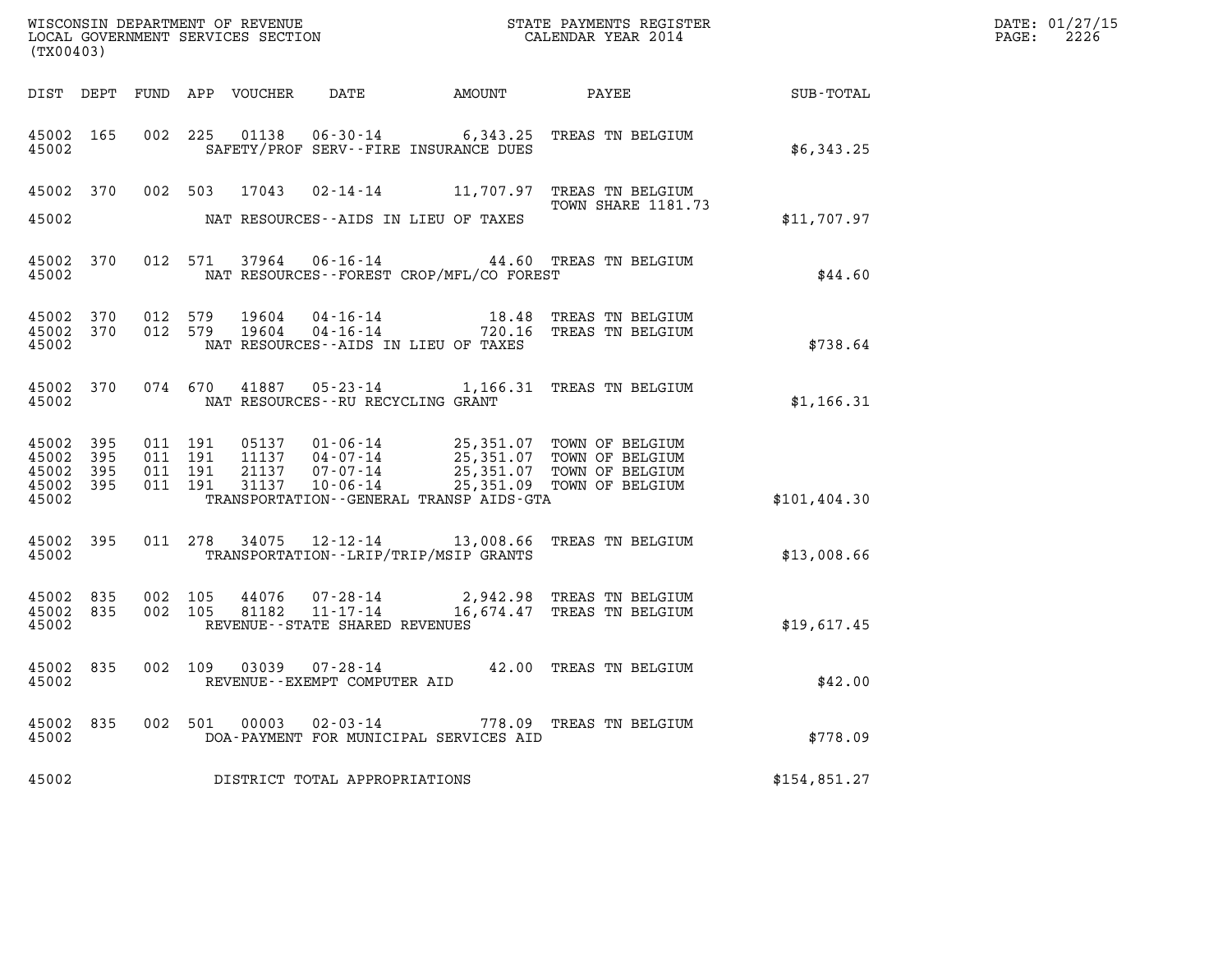| (TX00403)                                         |            |                                          |                                  | WISCONSIN DEPARTMENT OF REVENUE<br>LOCAL GOVERNMENT SERVICES SECTION |                                             | STATE PAYMENTS REGISTER<br>CALENDAR YEAR 2014                                                                                               |              | DATE: 01/27/15<br>$\mathtt{PAGE}$ :<br>2227 |
|---------------------------------------------------|------------|------------------------------------------|----------------------------------|----------------------------------------------------------------------|---------------------------------------------|---------------------------------------------------------------------------------------------------------------------------------------------|--------------|---------------------------------------------|
|                                                   |            |                                          | DIST DEPT FUND APP VOUCHER DATE  |                                                                      | <b>AMOUNT</b>                               | PAYEE                                                                                                                                       | SUB-TOTAL    |                                             |
| 45004 165<br>45004                                |            |                                          |                                  |                                                                      | SAFETY/PROF SERV--FIRE INSURANCE DUES       | 002 225 01139 06-30-14 29,649.78 TREAS TN CEDARBURG                                                                                         | \$29,649.78  |                                             |
| 45004 370<br>45004                                |            |                                          | 012 571 37965                    |                                                                      | NAT RESOURCES - - FOREST CROP/MFL/CO FOREST | 06-16-14 78.07 TREAS TN CEDARBURG                                                                                                           | \$78.07      |                                             |
| 45004 370<br>45004                                |            | 012 579                                  | 19605                            | NAT RESOURCES--AIDS IN LIEU OF TAXES                                 |                                             |                                                                                                                                             | \$16.28      |                                             |
| 45004                                             | 45004 370  |                                          |                                  | NAT RESOURCES - - RU RECYCLING GRANT                                 |                                             | 074 670 41888 05-23-14 5,093.89 TREAS TN CEDARBURG                                                                                          | \$5,093.89   |                                             |
| 45004 395<br>45004<br>45004<br>45004 395<br>45004 | 395<br>395 | 011 191<br>011 191<br>011 191<br>011 191 | 05138<br>11138<br>21138<br>31138 | 07-07-14<br>$10 - 06 - 14$                                           | TRANSPORTATION--GENERAL TRANSP AIDS-GTA     | 01-06-14 35,242.75 TOWN OF CEDARBURG<br>04-07-14 35,242.75 TOWN OF CEDARBURG<br>35,242.75 TOWN OF CEDARBURG<br>35, 242.78 TOWN OF CEDARBURG | \$140,971.03 |                                             |
| 45004 835<br>45004 835<br>45004                   |            | 002 105<br>002 105                       | 44077<br>81183                   | $11 - 17 - 14$<br>REVENUE - - STATE SHARED REVENUES                  |                                             | 07-28-14 10,716.99 TREAS TN CEDARBURG<br>60,734.93 TREAS TN CEDARBURG                                                                       | \$71,451.92  |                                             |
| 45004 835<br>45004                                |            |                                          |                                  | 002 109 03040 07-28-14<br>REVENUE - - EXEMPT COMPUTER AID            |                                             | 1,073.00 TREAS TN CEDARBURG                                                                                                                 | \$1,073.00   |                                             |
| 45004                                             |            |                                          |                                  | DISTRICT TOTAL APPROPRIATIONS                                        |                                             |                                                                                                                                             | \$248,333.97 |                                             |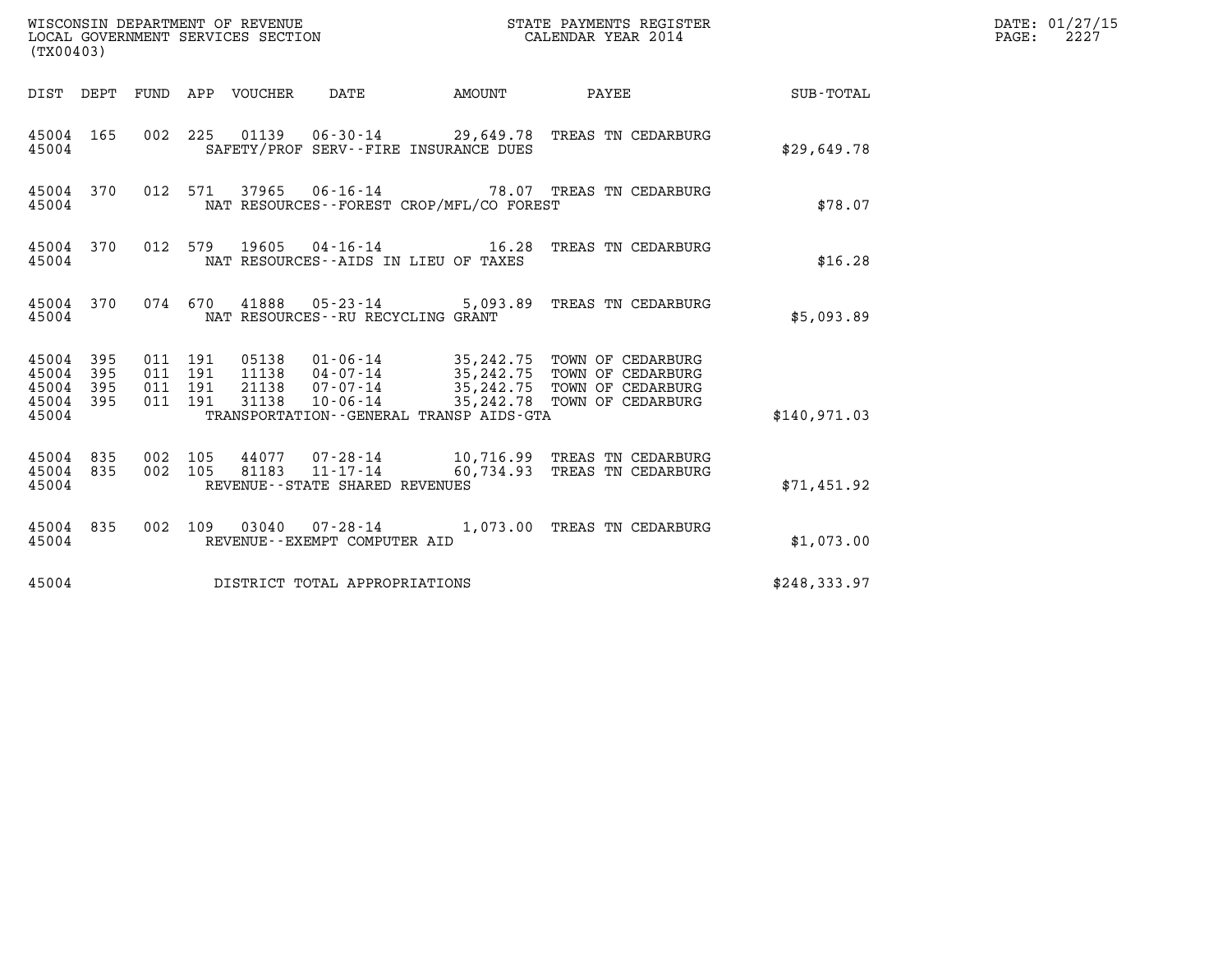| (TX00403)                                    |           |         |                                          |       |                                                     |                                             | $\tt WISCONSIM DEPARTMENT OF REVENUE$ $\tt WISCONSIMENT$ SERVICES SECTION $\tt WISCONERNMENT$ SERVICES SECTION $\tt CALENDAR$ YEAR 2014                                    |              | DATE: 01/27/15<br>$\mathtt{PAGE:}$<br>2228 |
|----------------------------------------------|-----------|---------|------------------------------------------|-------|-----------------------------------------------------|---------------------------------------------|----------------------------------------------------------------------------------------------------------------------------------------------------------------------------|--------------|--------------------------------------------|
|                                              |           |         |                                          |       |                                                     |                                             |                                                                                                                                                                            |              |                                            |
| 45006 165<br>45006                           |           |         | 002 225                                  |       |                                                     | SAFETY/PROF SERV--FIRE INSURANCE DUES       | 01140  06-30-14  7,547.22  TREAS TN FREDONIA                                                                                                                               | \$7,547.22   |                                            |
| 45006 370<br>45006                           |           |         | 000 001                                  | 02DNR |                                                     | NAT RESOURCES-SEVERANCE/YIELD/WITHDRAWAL    | 09-11-14 443.49 TREAS TOWN FREDONIA                                                                                                                                        | \$443.49     |                                            |
| 45006 370                                    |           |         |                                          |       |                                                     |                                             | 002 503 16631 01-30-14 24,247.52 TREAS TN FREDONIA<br>TOWN SHARE 3474.49                                                                                                   |              |                                            |
| 45006                                        |           |         |                                          |       |                                                     | NAT RESOURCES--AIDS IN LIEU OF TAXES        |                                                                                                                                                                            | \$24, 247.52 |                                            |
| 45006 370<br>45006                           |           |         | 012 571                                  | 37966 | $06 - 16 - 14$                                      | NAT RESOURCES - - FOREST CROP/MFL/CO FOREST | 64.46 TREAS TN FREDONIA                                                                                                                                                    | \$64.46      |                                            |
| 45006                                        | 45006 370 |         | 012 579                                  |       |                                                     | NAT RESOURCES--AIDS IN LIEU OF TAXES        | 19606  04-16-14  40.00 TREAS TN FREDONIA                                                                                                                                   | \$40.00      |                                            |
| 45006                                        | 45006 370 |         |                                          |       | NAT RESOURCES--RU RECYCLING GRANT                   |                                             | 074 670 41889 05-23-14 4,695.93 TREAS TN FREDONIA                                                                                                                          | \$4,695.93   |                                            |
| 45006 395<br>45006<br>45006 395<br>45006 395 | - 395     |         | 011 191<br>011 191<br>011 191<br>011 191 |       | 21139 07-07-14<br>31139 10-06-14                    |                                             | 05139  01-06-14  26,589.52  TOWN OF FREDONIA<br>11139  04-07-14  26,589.52  TOWN OF FREDONIA<br>21139  07-07-14  26,589.52  TOWN OF FREDONIA<br>26,589.52 TOWN OF FREDONIA |              |                                            |
| 45006                                        |           |         |                                          |       |                                                     | TRANSPORTATION--GENERAL TRANSP AIDS-GTA     |                                                                                                                                                                            | \$106,358.08 |                                            |
| 45006 395<br>45006                           |           |         |                                          |       |                                                     | TRANSPORTATION - - LRIP/TRIP/MSIP GRANTS    | 011  278  00663  01-10-14  140,727.46  TREAS TN FREDONIA                                                                                                                   | \$140,727.46 |                                            |
| 45006 835<br>45006                           | 45006 835 | 002 105 | 002 105                                  | 44078 | 81184 11-17-14<br>REVENUE - - STATE SHARED REVENUES |                                             | 07-28-14 5,599.17 TREAS TN FREDONIA<br>32,594.79 TREAS TN FREDONIA                                                                                                         | \$38,193.96  |                                            |
| 45006                                        | 45006 835 |         |                                          |       | REVENUE--EXEMPT COMPUTER AID                        |                                             | 002 109 03041 07-28-14 282.00 TREAS TN FREDONIA                                                                                                                            | \$282.00     |                                            |
| 45006                                        |           |         |                                          |       | DISTRICT TOTAL APPROPRIATIONS                       |                                             |                                                                                                                                                                            | \$322,600.12 |                                            |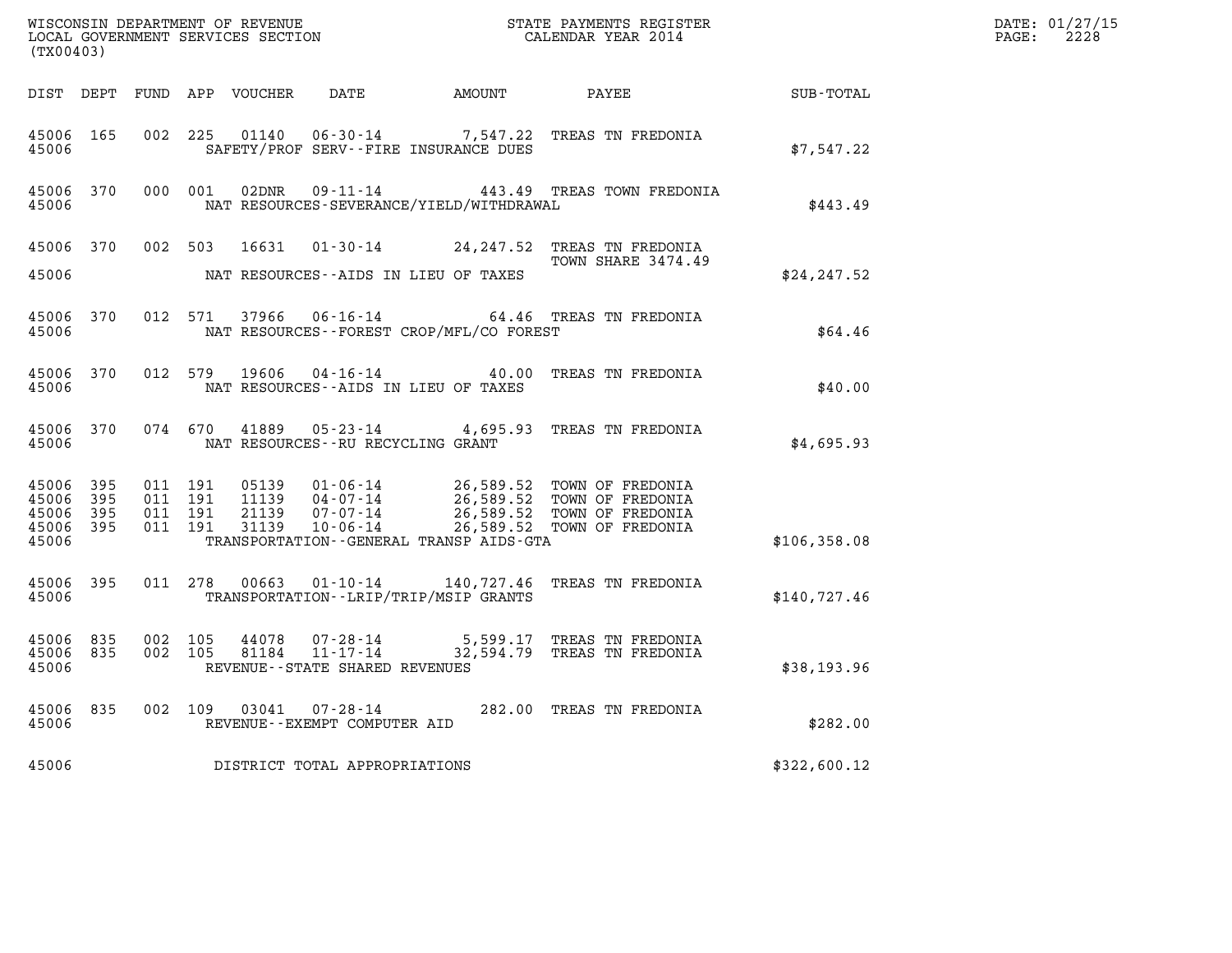| (TX00403)                                             |                        |                                          |       |                                      |                                              |                                                                                                                                                                                      |                  | DATE: 01/27/15<br>$\mathtt{PAGE:}$<br>2229 |
|-------------------------------------------------------|------------------------|------------------------------------------|-------|--------------------------------------|----------------------------------------------|--------------------------------------------------------------------------------------------------------------------------------------------------------------------------------------|------------------|--------------------------------------------|
|                                                       |                        |                                          |       |                                      | DIST DEPT FUND APP VOUCHER DATE AMOUNT PAYEE |                                                                                                                                                                                      | <b>SUB-TOTAL</b> |                                            |
| 45008 165<br>45008                                    |                        | 002 225                                  | 01141 |                                      | SAFETY/PROF SERV--FIRE INSURANCE DUES        | 06-30-14 19,317.28 TREAS TN GRAFTON                                                                                                                                                  | \$19,317.28      |                                            |
| 45008                                                 | 45008 370              |                                          |       |                                      | NAT RESOURCES--FOREST CROP/MFL/CO FOREST     | 012 571 37967 06-16-14 7.80 TREAS TN GRAFTON                                                                                                                                         | \$7.80           |                                            |
| 45008                                                 | 45008 370              |                                          |       |                                      | NAT RESOURCES--AIDS IN LIEU OF TAXES         | 012 579 19607 04-16-14 47.49 TREAS TN GRAFTON                                                                                                                                        | \$47.49          |                                            |
| 45008                                                 | 45008 370              |                                          |       | NAT RESOURCES - - RU RECYCLING GRANT |                                              | 074 670 41890 05-23-14 10,049.91 TREAS TN GRAFTON                                                                                                                                    | \$10,049.91      |                                            |
| 45008 395<br>45008 395<br>45008<br>45008 395<br>45008 | - 395                  | 011 191<br>011 191<br>011 191<br>011 191 |       |                                      | TRANSPORTATION--GENERAL TRANSP AIDS-GTA      | 05140  01-06-14  23,165.27 TOWN OF GRAFTON<br>11140  04-07-14  23,165.27 TOWN OF GRAFTON<br>21140  07-07-14  23,165.27 TOWN OF GRAFTON<br>31140  10-06-14  23,165.28 TOWN OF GRAFTON | \$92,661.09      |                                            |
| 45008                                                 | 45008 835              | 45008 835 002 105<br>002 105             |       | REVENUE--STATE SHARED REVENUES       |                                              | 44079  07-28-14  8,425.13  TREAS TN GRAFTON<br>81185  11-17-14  51,770.75  TREAS TN GRAFTON                                                                                          | \$60,195.88      |                                            |
| 45008                                                 | 45008 835              |                                          |       | REVENUE--EXEMPT COMPUTER AID         |                                              | 002 109 03042 07-28-14 1,621.00 TREAS TN GRAFTON                                                                                                                                     | \$1,621.00       |                                            |
| 45008                                                 | 45008 835<br>45008 835 | 002 302<br>002 302                       |       |                                      | REVENUE-FIRST DOLLAR/SCHOOL LEVY CREDITS     | 10086    07-28-14          939,726.35  TREAS TN GRAFTON<br>11086    07-28-14         122,725.36  TREAS TN GRAFTON                                                                    | \$1,062,451.71   |                                            |
| 45008 835<br>45008 835<br>45008                       |                        | 021 363<br>021 363                       |       | REVENUE--LOTTERY CREDIT -            |                                              | 36258  03-24-14  4,902.70 TREAS TN GRAFTON<br>37367  03-24-14  183,160.15 TREAS TN GRAFTON                                                                                           | \$188,062.85     |                                            |
| 45008                                                 |                        |                                          |       | DISTRICT TOTAL APPROPRIATIONS        |                                              |                                                                                                                                                                                      | \$1,434,415.01   |                                            |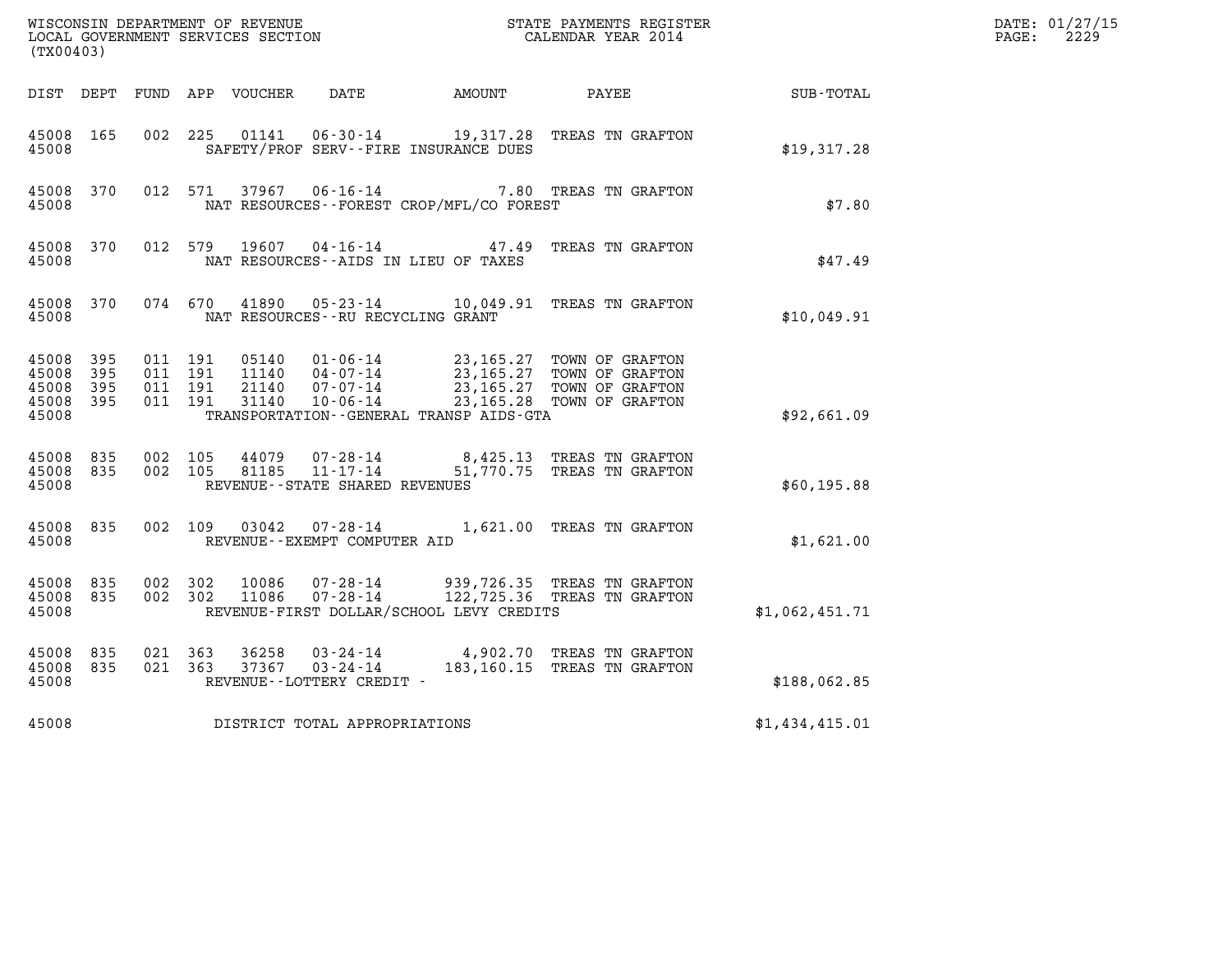| (TX00403)                                         |            |                                          |                                 |                                          |              |                                                                    |             | DATE: 01/27/15<br>$\mathtt{PAGE:}$<br>2230 |
|---------------------------------------------------|------------|------------------------------------------|---------------------------------|------------------------------------------|--------------|--------------------------------------------------------------------|-------------|--------------------------------------------|
|                                                   |            |                                          | DIST DEPT FUND APP VOUCHER DATE |                                          | AMOUNT PAYEE | <b>SUB-TOTAL</b>                                                   |             |                                            |
| 45012                                             |            |                                          |                                 | SAFETY/PROF SERV--FIRE INSURANCE DUES    |              | 45012 165 002 225 01142 06-30-14 6,648.74 TREAS TN PORT WASHINGTON | \$6,648.74  |                                            |
| 45012                                             |            |                                          |                                 | NAT RESOURCES--FOREST CROP/MFL/CO FOREST |              | 45012 370 012 571 37968 06-16-14 13.40 TREAS TN PORT WASHINGTON    | \$13.40     |                                            |
| 45012 370<br>45012                                |            |                                          |                                 | NAT RESOURCES--RU RECYCLING GRANT        |              | 074 670 41891 05-23-14 5,743.60 TREAS TN PORT WASHINGTON           | \$5,743.60  |                                            |
| 45012 395<br>45012<br>45012<br>45012 395<br>45012 | 395<br>395 | 011 191<br>011 191<br>011 191<br>011 191 |                                 | TRANSPORTATION--GENERAL TRANSP AIDS-GTA  |              |                                                                    | \$49,707.16 |                                            |
| 45012 835 002 105<br>45012 835<br>45012           |            |                                          |                                 | REVENUE - - STATE SHARED REVENUES        |              |                                                                    | \$21,568.38 |                                            |
| 45012                                             |            |                                          |                                 | REVENUE--EXEMPT COMPUTER AID             |              | 45012 835 002 109 03043 07-28-14 193.00 TREAS TN PORT WASHINGTON   | \$193.00    |                                            |
| 45012 835<br>45012                                |            |                                          |                                 | REVENUE--LOTTERY CREDIT -                |              | 021 363 36259 03-24-14 1,016.57 TREAS TN PORT WASHINGTON           | \$1,016.57  |                                            |
| 45012                                             |            |                                          |                                 | DISTRICT TOTAL APPROPRIATIONS            |              |                                                                    | \$84,890.85 |                                            |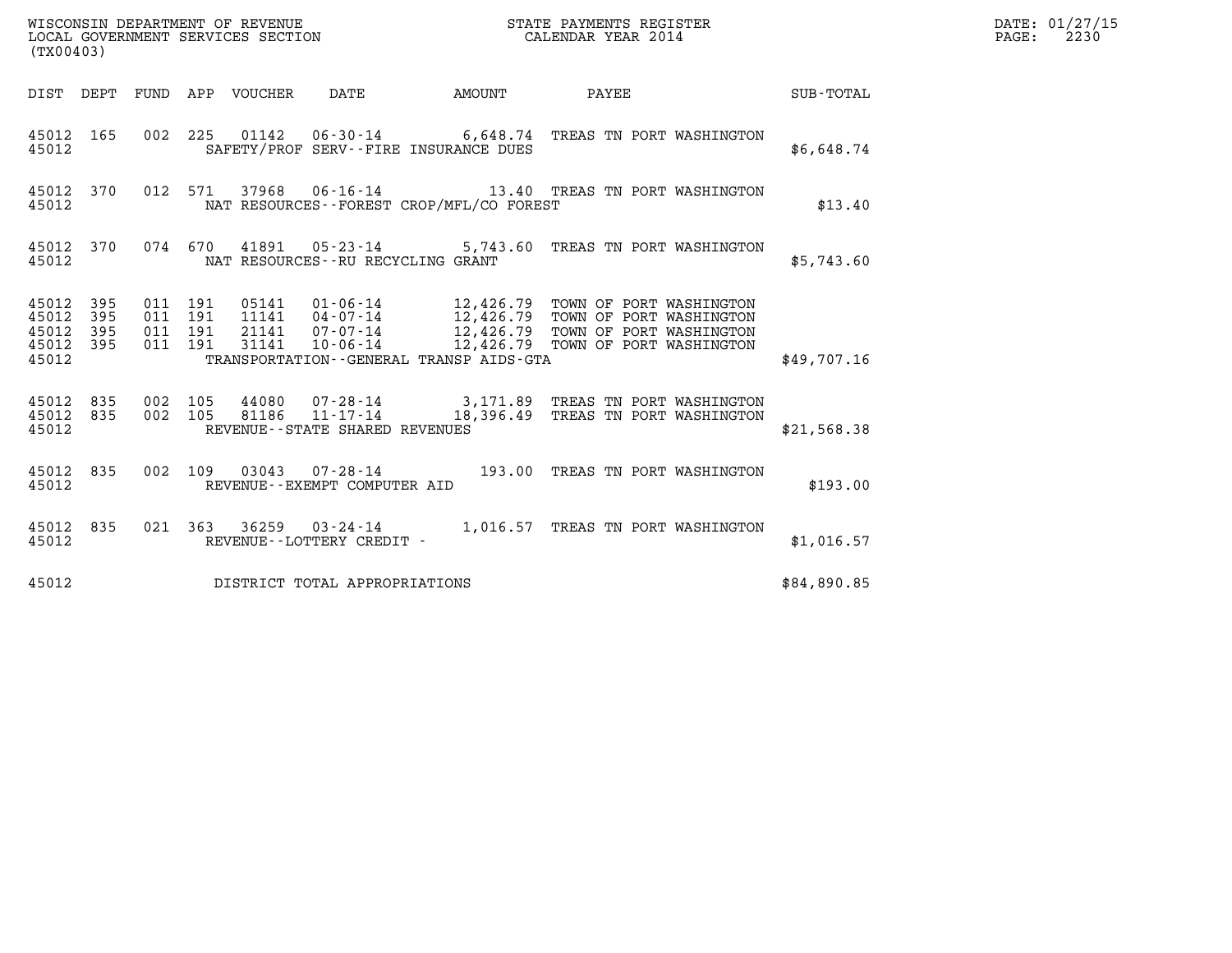| (TX00403)                                |                   |                                          |               |                                                          |  |                                                                                                                                                                                                                                                                                  |               | DATE: 01/27/15<br>2231<br>$\mathtt{PAGE:}$ |
|------------------------------------------|-------------------|------------------------------------------|---------------|----------------------------------------------------------|--|----------------------------------------------------------------------------------------------------------------------------------------------------------------------------------------------------------------------------------------------------------------------------------|---------------|--------------------------------------------|
|                                          |                   |                                          |               |                                                          |  |                                                                                                                                                                                                                                                                                  |               |                                            |
| 45014                                    |                   |                                          |               | SAFETY/PROF SERV--FIRE INSURANCE DUES                    |  | 45014 165 002 225 01143 06-30-14 7,547.22 TREAS TN SAUKVILLE                                                                                                                                                                                                                     | \$7,547.22    |                                            |
| 45014                                    |                   |                                          |               | NAT RESOURCES-SEVERANCE/YIELD/WITHDRAWAL                 |  | 45014 370 000 001 01DNR 06-19-14 151.66 TREAS TOWN SAUKVILLE                                                                                                                                                                                                                     | \$151.66      |                                            |
|                                          |                   |                                          |               |                                                          |  | 45014 370 002 503 17044 02-14-14 2,283.38 TREAS TN SAUKVILLE<br>TOWN SHARE 271.48<br>TOWN SHARE 271.48                                                                                                                                                                           |               |                                            |
|                                          |                   |                                          |               | 45014 NAT RESOURCES--AIDS IN LIEU OF TAXES               |  |                                                                                                                                                                                                                                                                                  | \$2,283.38    |                                            |
| 45014                                    |                   |                                          |               | NAT RESOURCES - - FOREST CROP/MFL/CO FOREST              |  | 45014 370 012 571 37969 06-16-14 119.27 TREAS TN SAUKVILLE                                                                                                                                                                                                                       | \$119.27      |                                            |
| 45014                                    |                   |                                          |               | NAT RESOURCES--AIDS IN LIEU OF TAXES                     |  | $\begin{array}{cccc} 45014 & 370 & 012 & 579 & 19608 & 04\text{-}16\text{-}14 & & & & 778.88 & \text{TREAS TN SAUKVILLE} \\ 45014 & 370 & 012 & 579 & 19608 & 04\text{-}16\text{-}14 & & & 914.43 & \text{TREAS TN SAUKVILLE} \end{array}$                                       | \$1,693.31    |                                            |
|                                          |                   |                                          |               | 45014 NAT RESOURCES--RU RECYCLING GRANT                  |  | 45014 370 074 670 41892 05-23-14 3,279.04 TREAS TN SAUKVILLE                                                                                                                                                                                                                     | \$3,279.04    |                                            |
| 45014 395<br>45014<br>45014 395<br>45014 | 395<br>45014 395  | 011 191<br>011 191<br>011 191<br>011 191 |               | TRANSPORTATION--GENERAL TRANSP AIDS-GTA                  |  | $\begin{tabular}{c c c c c c c c c} \hline 05142 & 01-06-14 & 20,931.83 & TOWN OF SAUKVILLE \\ 11142 & 04-07-14 & 20,931.83 & TOWN OF SAUKVILLE \\ 21142 & 07-07-14 & 20,931.83 & TOWN OF SAUKVILLE \\ 31142 & 10-06-14 & 20,931.86 & TOWN OF SAUKVILLE \\ \hline \end{tabular}$ | \$83,727.35   |                                            |
| 45014 835<br>45014                       | 45014 835 002 105 | 002 105                                  |               | REVENUE--STATE SHARED REVENUES                           |  | 44081  07-28-14  3,535.80 TREAS TN SAUKVILLE<br>81187  11-17-14  20,272.95 TREAS TN SAUKVILLE                                                                                                                                                                                    | \$23,808.75   |                                            |
| 45014                                    |                   |                                          |               | REVENUE - - EXEMPT COMPUTER AID                          |  | 45014 835 002 109 03044 07-28-14 110.00 TREAS TN SAUKVILLE                                                                                                                                                                                                                       | \$110.00      |                                            |
| 45014 835<br>45014                       |                   |                                          | 002 501 00003 | $02 - 03 - 14$<br>DOA-PAYMENT FOR MUNICIPAL SERVICES AID |  | 426.88 TREAS TN SAUKVILLE                                                                                                                                                                                                                                                        | \$426.88      |                                            |
| 45014                                    |                   |                                          |               | DISTRICT TOTAL APPROPRIATIONS                            |  |                                                                                                                                                                                                                                                                                  | \$123, 146.86 |                                            |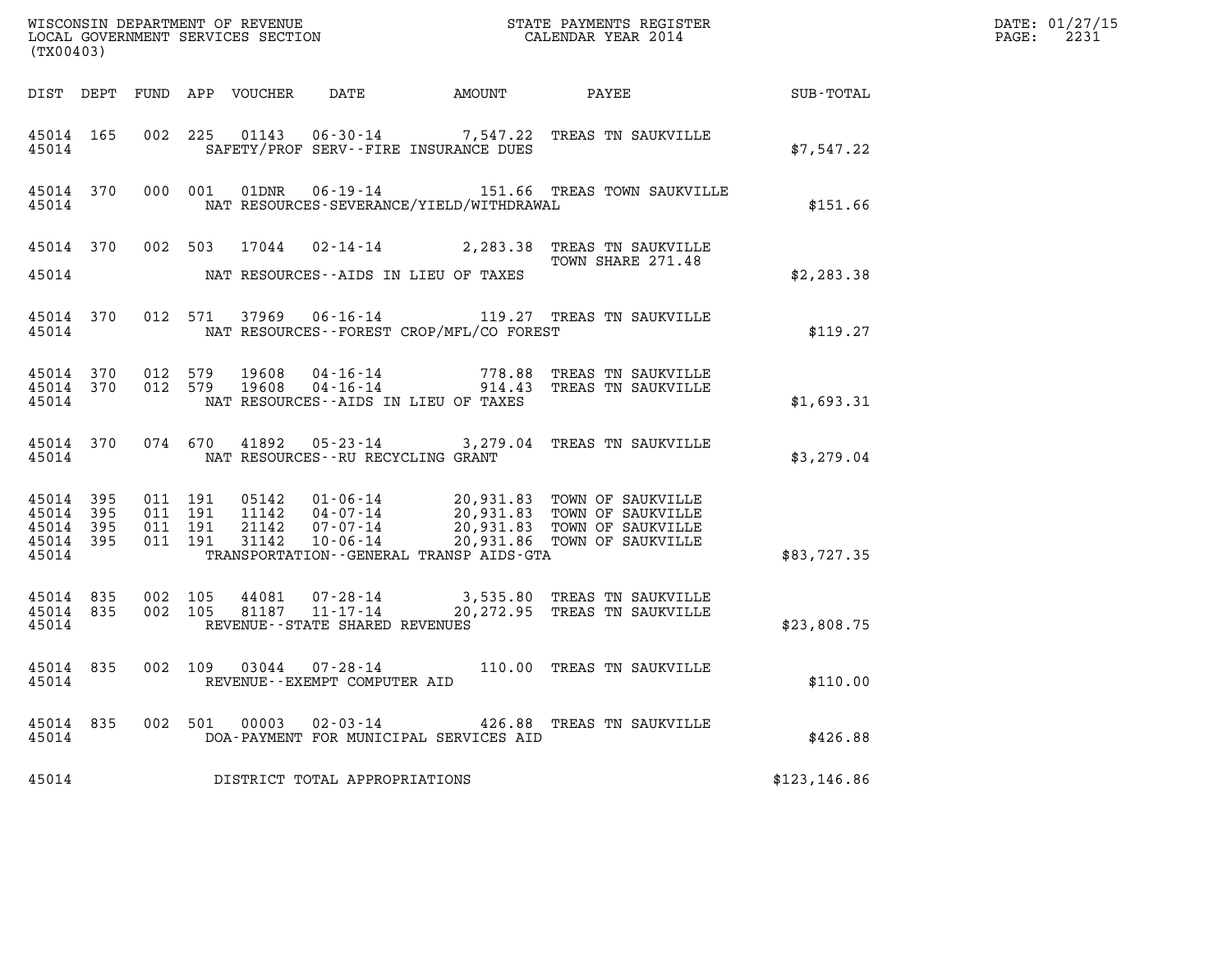| (TX00403)                                                             | WISCONSIN DEPARTMENT OF REVENUE<br>LOCAL GOVERNMENT SERVICES SECTION         |                                                                                                          |                  | STATE PAYMENTS REGISTER<br>CALENDAR YEAR 2014                                                                                |               | DATE: 01/27/15<br>$\mathtt{PAGE}$ :<br>2232 |
|-----------------------------------------------------------------------|------------------------------------------------------------------------------|----------------------------------------------------------------------------------------------------------|------------------|------------------------------------------------------------------------------------------------------------------------------|---------------|---------------------------------------------|
| DIST DEPT                                                             | FUND APP VOUCHER                                                             | DATE<br>AMOUNT                                                                                           |                  | PAYEE                                                                                                                        | SUB-TOTAL     |                                             |
| 45106 165<br>45106                                                    | 002 225                                                                      | 01144   06-30-14   7,115.95   TREAS VIL BELGIUM<br>SAFETY/PROF SERV--FIRE INSURANCE DUES                 |                  |                                                                                                                              | \$7,115.95    |                                             |
| 45106 370<br>45106                                                    | 074 670                                                                      | 41893 05-23-14 5,379.92<br>NAT RESOURCES--RU RECYCLING GRANT                                             |                  | TREAS VIL BELGIUM                                                                                                            | \$5,379.92    |                                             |
| 45106<br>395<br>45106<br>395<br>45106<br>395<br>395<br>45106<br>45106 | 011 191<br>05143<br>011 191<br>11143<br>011 191<br>21143<br>011 191<br>31143 | $01 - 06 - 14$<br>04-07-14<br>07-07-14<br>$10 - 06 - 14$<br>TRANSPORTATION - - GENERAL TRANSP AIDS - GTA |                  | 14,289.02 VILLAGE OF BELGIUM<br>14,289.02 VILLAGE OF BELGIUM<br>14,289.02 VILLAGE OF BELGIUM<br>14,289.04 VILLAGE OF BELGIUM | \$57,156.10   |                                             |
| 45106<br>835<br>45106<br>835<br>45106                                 | 002 105<br>44082<br>002 105<br>81188                                         | 07-28-14<br>$11 - 17 - 14$<br>REVENUE--STATE SHARED REVENUES                                             |                  | 6,846.63 TREAS VIL BELGIUM<br>39,169.94 TREAS VIL BELGIUM                                                                    | \$46,016.57   |                                             |
| 45106<br>835<br>835<br>45106<br>45106                                 | 002<br>109<br>03045<br>002 109<br>05238                                      | 07-28-14<br>07-28-14<br>REVENUE--EXEMPT COMPUTER AID                                                     | 387.00<br>367.00 | TREAS VIL BELGIUM<br>TREAS VIL BELGIUM                                                                                       | \$754.00      |                                             |
| 45106                                                                 |                                                                              | DISTRICT TOTAL APPROPRIATIONS                                                                            |                  |                                                                                                                              | \$116, 422.54 |                                             |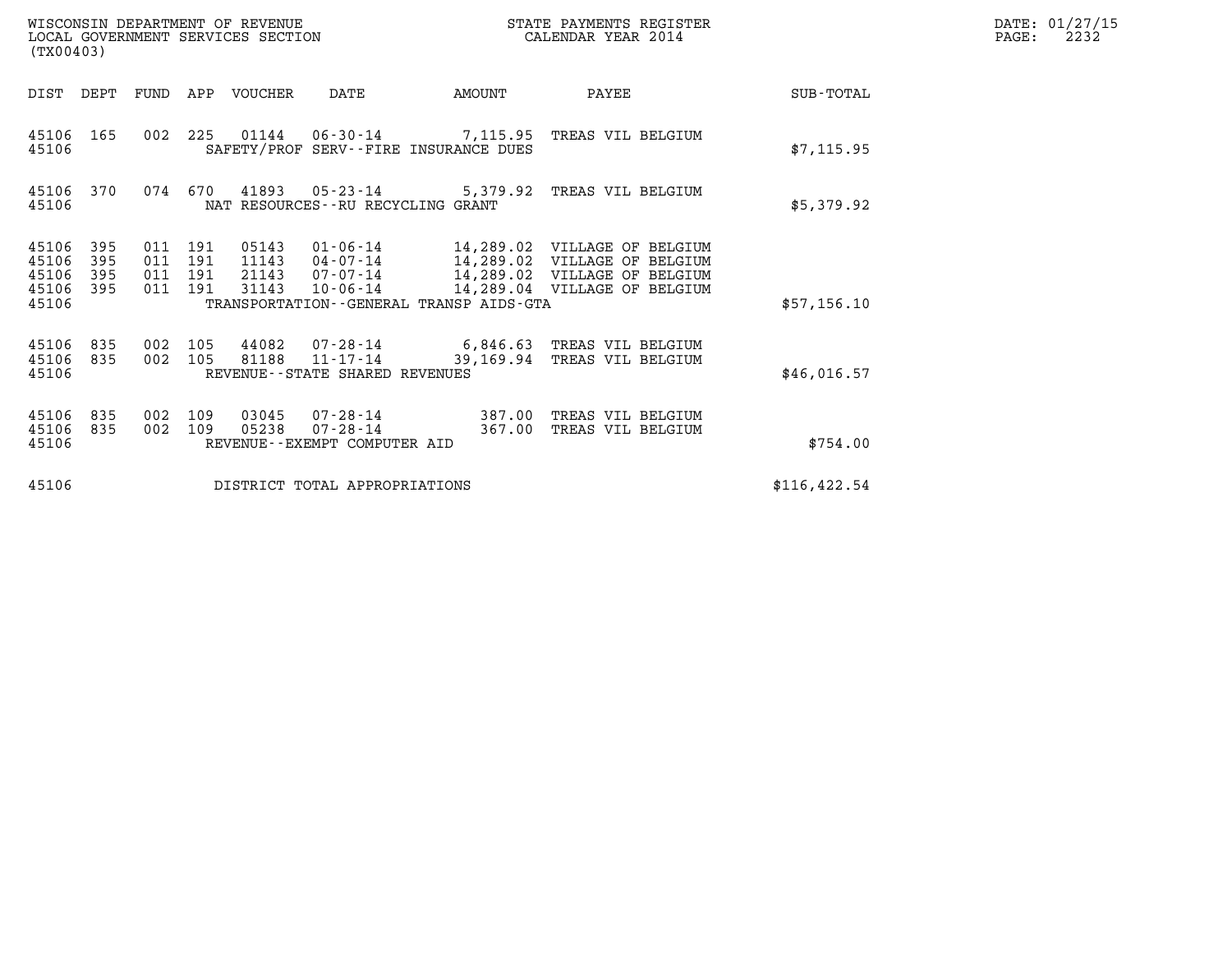| (TX00403)                                                 |                    |                    |                                   |                                              | %WISCONSIN DEPARTMENT OF REVENUE $$\tt STATE$ PAYMENTS REGISTER LOCAL GOVERNMENT SERVICES SECTION $$\tt CALEINDAR$ YEAR 2014                                                                             |               | DATE: 01/27/15<br>$\mathtt{PAGE:}$<br>2233 |
|-----------------------------------------------------------|--------------------|--------------------|-----------------------------------|----------------------------------------------|----------------------------------------------------------------------------------------------------------------------------------------------------------------------------------------------------------|---------------|--------------------------------------------|
|                                                           |                    |                    |                                   |                                              | DIST DEPT FUND APP VOUCHER DATE AMOUNT PAYEE                                                                                                                                                             | SUB-TOTAL     |                                            |
| 45126 165<br>45126                                        |                    |                    |                                   | SAFETY/PROF SERV--FIRE INSURANCE DUES        | 002 225 01145 06-30-14 5,965.89 TREAS VIL FREDONIA                                                                                                                                                       | \$5,965.89    |                                            |
| 45126 370<br>45126                                        |                    |                    |                                   | NAT RESOURCES--FOREST CROP/MFL/CO FOREST     | 012 571 37970 06-16-14 2.00 TREAS VIL FREDONIA                                                                                                                                                           | \$2.00        |                                            |
| 45126 370<br>45126                                        |                    |                    | NAT RESOURCES--RU RECYCLING GRANT |                                              | 074 670 41894 05-23-14 6,690.43 TREAS VIL FREDONIA                                                                                                                                                       | \$6,690.43    |                                            |
| 45126 395<br>45126                                        |                    |                    |                                   | TRANSPORTATION - - HIGHWAY SAFETY - FEDERAL  | 011 185 11148 05-05-14 4,000.00 TREAS VIL FREDONIA                                                                                                                                                       | \$4,000.00    |                                            |
| 45126 395<br>45126 395<br>45126 395<br>45126 395<br>45126 | 011 191<br>011 191 | 011 191<br>011 191 |                                   | TRANSPORTATION - - GENERAL TRANSP AIDS - GTA | 05144  01-06-14  25,029.33  VILLAGE OF FREDONIA<br>11144  04-07-14  25,029.33  VILLAGE OF FREDONIA<br>21144  07-07-14  25,029.33  VILLAGE OF FREDONIA<br>31144  10-06-14  25,029.33  VILLAGE OF FREDONIA | \$100, 117.32 |                                            |
| 45126 435<br>45126                                        |                    |                    |                                   | HS--AMBULANCE FUNDING ASSISTANCE GRANTS      | 005 162 01HSD 09-08-14 4,504.85 TREAS VILL FREDONIA                                                                                                                                                      | \$4,504.85    |                                            |
| 45126 435<br>45126                                        |                    |                    |                                   | HS--PREPAID MEDICAL TRANSPORT REIMBURSE      | 005 163 01LGS 11-17-14 3,600.00 VILLAGE OF FREDONIA                                                                                                                                                      | \$3,600.00    |                                            |
| 45126 835<br>45126 835<br>45126                           | 002 105<br>002 105 |                    | REVENUE - - STATE SHARED REVENUES |                                              | 44083  07-28-14  31,984.61  TREAS VIL FREDONIA<br>81189  11-17-14  163,717.69  TREAS VIL FREDONIA                                                                                                        | \$195,702.30  |                                            |
| 45126 835<br>45126                                        |                    |                    | REVENUE--EXEMPT COMPUTER AID      |                                              | 002 109 03046 07-28-14 3,006.00 TREAS VIL FREDONIA                                                                                                                                                       | \$3,006.00    |                                            |
| 45126                                                     |                    |                    | DISTRICT TOTAL APPROPRIATIONS     |                                              |                                                                                                                                                                                                          | \$323,588.79  |                                            |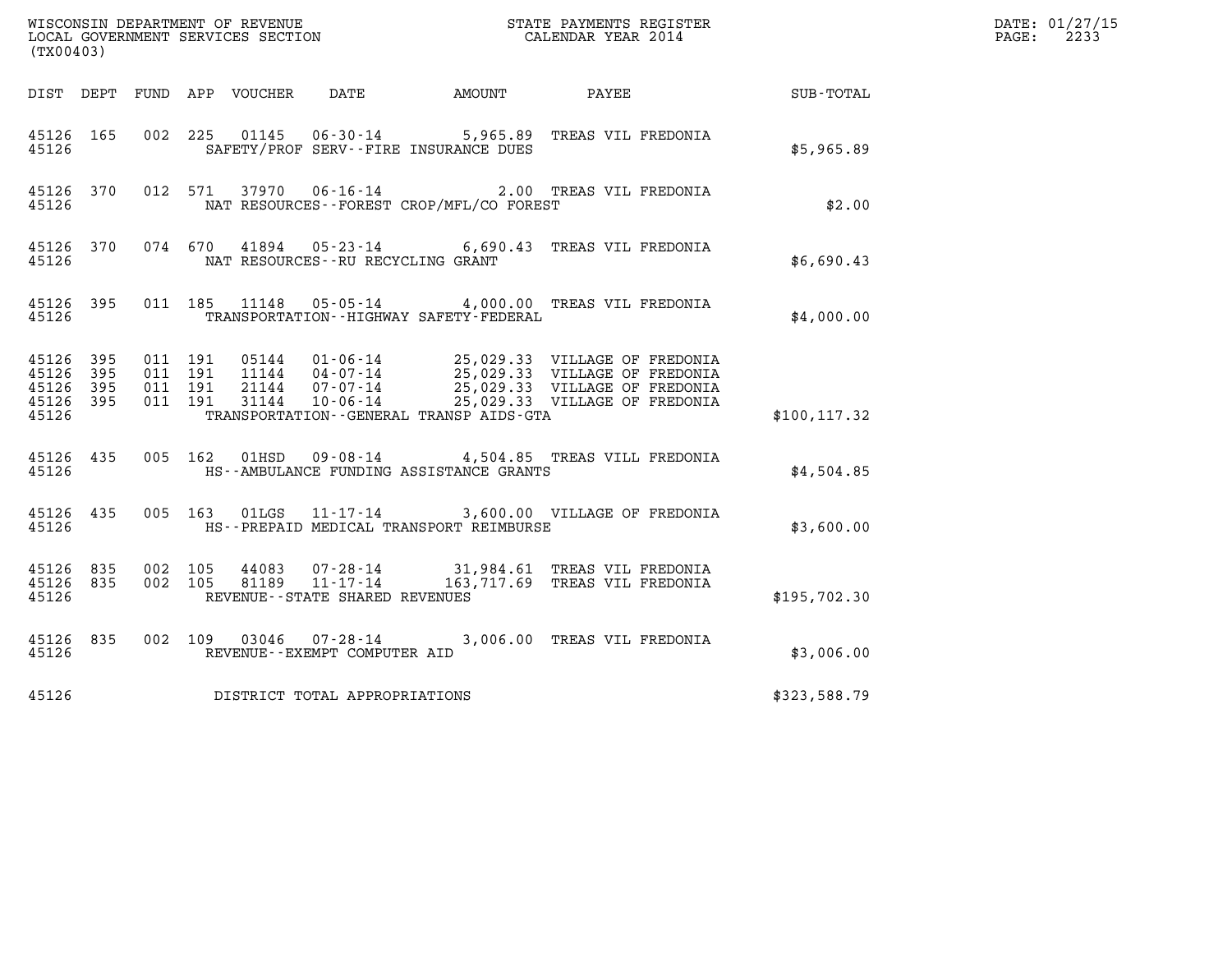| DATE: | 01/27/15 |
|-------|----------|
| PAGE: | 2234     |

| (TX00403)                                             |                   |     |                                          |                                  |                                                               |                                                                                             |                                                                                                                                   |                | DATE: 01/27/15<br>2234<br>$\mathtt{PAGE}$ : |
|-------------------------------------------------------|-------------------|-----|------------------------------------------|----------------------------------|---------------------------------------------------------------|---------------------------------------------------------------------------------------------|-----------------------------------------------------------------------------------------------------------------------------------|----------------|---------------------------------------------|
|                                                       |                   |     |                                          | DIST DEPT FUND APP VOUCHER       | DATE                                                          | AMOUNT                                                                                      | PAYEE                                                                                                                             | SUB-TOTAL      |                                             |
| 45131 165<br>45131                                    |                   |     |                                          |                                  |                                                               | 002 225 01146 06-30-14 41,114.35 TREAS VIL GRAFTON<br>SAFETY/PROF SERV--FIRE INSURANCE DUES |                                                                                                                                   | \$41, 114.35   |                                             |
| 45131                                                 | 45131 370         |     |                                          |                                  |                                                               | 074 670 41895 05-23-14 24,147.82 TREAS VIL GRAFTON<br>NAT RESOURCES -- RU RECYCLING GRANT   |                                                                                                                                   | \$24,147.82    |                                             |
| 45131 370<br>45131                                    | 45131 370 095 532 |     | 095 532                                  | 01269<br>02041                   | $12 - 11 - 14$                                                | 03-25-14 200,000.00 TREAS VIL GRAFTON<br>NAT RESOURCES - - DAM SAFETY PROJECTS              | 200,000.00 TREAS VIL GRAFTON                                                                                                      | \$400,000.00   |                                             |
| 45131 395<br>45131 395<br>45131<br>45131 395<br>45131 | 395               |     | 011 162<br>011 162<br>011 162<br>011 162 | 32074                            | 10-06-14                                                      | TRANSPORTATION--CONNECTING HIGHWAY AIDS                                                     | 12,556.86 VILLAGE OF GRAFTON                                                                                                      | \$50, 227.41   |                                             |
| 45131 395<br>45131<br>45131 395<br>45131 395<br>45131 | 395               |     | 011 191<br>011 191<br>011 191<br>011 191 | 05145<br>11145<br>21145<br>31145 | 01 - 06 - 14<br>04 - 07 - 14<br>07 - 07 - 14<br>10-06-14      | TRANSPORTATION - - GENERAL TRANSP AIDS - GTA                                                | 215,237.56 VILLAGE OF GRAFTON<br>215,237.56 VILLAGE OF GRAFTON<br>215,237.56 VILLAGE OF GRAFTON<br>215, 237.57 VILLAGE OF GRAFTON | \$860,950.25   |                                             |
| 45131 435<br>45131                                    |                   |     | 005 162                                  | 01HSD                            |                                                               | 09-08-14 5,574.77 GRAFTON FIRE DEPARTMENT<br>HS--AMBULANCE FUNDING ASSISTANCE GRANTS        |                                                                                                                                   | \$5,574.77     |                                             |
| 45131 455<br>45131                                    |                   |     | 002 231                                  | 01413                            | $02 - 19 - 14$                                                | JUSTICE - - LAW ENFORCEMENT TRAINING                                                        | 3,520.00 TREAS VIL GRAFTON                                                                                                        | \$3,520.00     |                                             |
| 45131 835<br>45131 835<br>45131                       |                   |     | 002 105<br>002 105                       | 44084<br>81190                   | $07 - 28 - 14$<br>11-17-14<br>REVENUE--STATE SHARED REVENUES  |                                                                                             | 214,697.07 TREAS VIL GRAFTON<br>276,828.09 TREAS VIL GRAFTON                                                                      | \$491,525.16   |                                             |
| 45131 835<br>45131 835<br>45131                       |                   |     | 002 109<br>002 109                       | 03047<br>05239                   | 07-28-14<br>$07 - 28 - 14$<br>REVENUE - - EXEMPT COMPUTER AID |                                                                                             | 34,033.00 TREAS VIL GRAFTON<br>37,171.00 TREAS VIL GRAFTON                                                                        | \$71, 204.00   |                                             |
| 45131 835<br>45131 835<br>45131                       |                   | 002 | 302<br>002 302                           | 10088<br>11088                   | $07 - 28 - 14$<br>$07 - 28 - 14$                              | REVENUE-FIRST DOLLAR/SCHOOL LEVY CREDITS                                                    | 1,826,368.88 TREAS VIL GRAFTON<br>300,793.52 TREAS VIL GRAFTON                                                                    | \$2,127,162.40 |                                             |
| 45131 835<br>45131                                    |                   |     | 021 363                                  | 37369                            | 03-24-14<br>REVENUE--LOTTERY CREDIT -                         |                                                                                             | 433, 216.01 TREAS VIL GRAFTON                                                                                                     | \$433, 216.01  |                                             |
| 45131                                                 |                   |     |                                          |                                  | DISTRICT TOTAL APPROPRIATIONS                                 |                                                                                             |                                                                                                                                   | \$4,508,642.17 |                                             |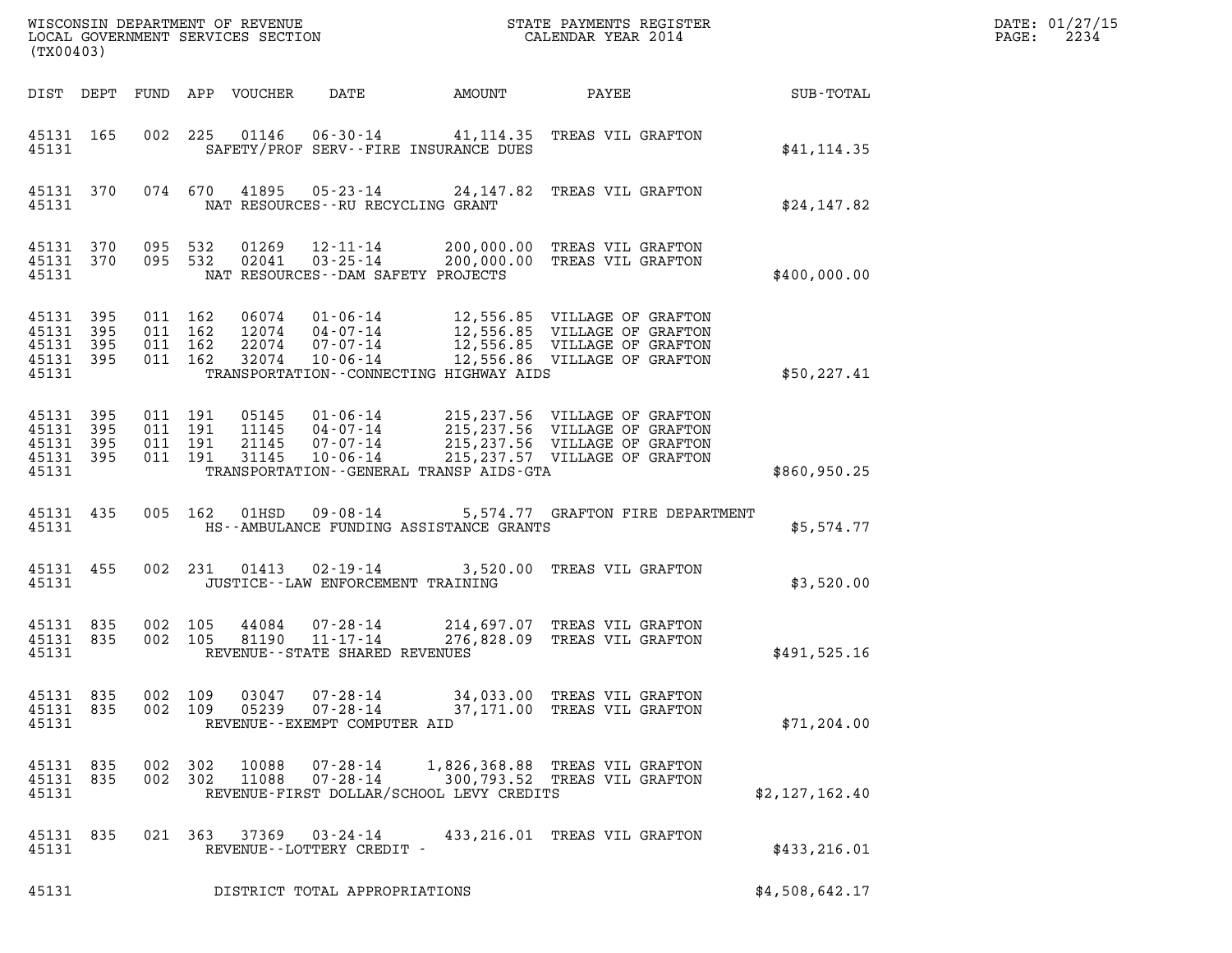|                                     |           |                               |  |                                      |                                              |                                                                                                                                                                                                              | DATE: 01/27/15 |                          |
|-------------------------------------|-----------|-------------------------------|--|--------------------------------------|----------------------------------------------|--------------------------------------------------------------------------------------------------------------------------------------------------------------------------------------------------------------|----------------|--------------------------|
| (TX00403)                           |           |                               |  |                                      |                                              |                                                                                                                                                                                                              |                | $\mathtt{PAGE:}$<br>2235 |
|                                     |           |                               |  |                                      |                                              | DIST DEPT FUND APP VOUCHER DATE AMOUNT PAYEE PAYER SUB-TOTAL                                                                                                                                                 |                |                          |
| 45181 165<br>45181                  |           |                               |  |                                      | SAFETY/PROF SERV--FIRE INSURANCE DUES        | 002 225 01147 06-30-14 15,561.64 TREAS VIL SAUKVILLE                                                                                                                                                         | \$15,561.64    |                          |
| 45181                               | 45181 370 |                               |  |                                      | NAT RESOURCES - - FOREST CROP/MFL/CO FOREST  | 012 571 37972 06-16-14 4.60 TREAS VIL SAUKVILLE                                                                                                                                                              | \$4.60         |                          |
|                                     |           | 45181                         |  | NAT RESOURCES - - RU RECYCLING GRANT |                                              | 45181 370 074 670 41896 05-23-14 2,529.91 TREAS VIL SAUKVILLE                                                                                                                                                | \$2,529.91     |                          |
| 45181 395<br>45181 395<br>45181 395 |           | 011 191<br>011 191<br>011 191 |  |                                      |                                              | 05146  01-06-14  93,245.46  VILLAGE OF SAUKVILLE<br>11146  04-07-14  93,245.46  VILLAGE OF SAUKVILLE<br>21146  07-07-14  93,245.46  VILLAGE OF SAUKVILLE<br>31146  10-06-14  93,245.47  VILLAGE OF SAUKVILLE |                |                          |
| 45181                               | 45181 395 | 011 191                       |  |                                      | TRANSPORTATION - - GENERAL TRANSP AIDS - GTA |                                                                                                                                                                                                              | \$372,981.85   |                          |
| 45181                               |           |                               |  |                                      | HS--AMBULANCE FUNDING ASSISTANCE GRANTS      | 45181 435 005 162 01HSD 09-08-14 4,309.89 TREAS VILL SAUKVILLE                                                                                                                                               | \$4,309.89     |                          |
| 45181                               |           |                               |  |                                      | HS--PREPAID MEDICAL TRANSPORT REIMBURSE      | 45181 435 005 163 01LGS 11-17-14 4,400.00 SAUKVILLE FIRE DEPT                                                                                                                                                | \$4,400.00     |                          |
| 45181                               | 45181 455 |                               |  | JUSTICE -- LAW ENFORCEMENT TRAINING  |                                              | 002 231 01725 02-26-14 1,600.00 TREAS VIL SAUKVILLE                                                                                                                                                          | \$1,600.00     |                          |
| 45181                               | 45181 835 | 45181 835 002 105<br>002 105  |  | REVENUE--STATE SHARED REVENUES       |                                              | 44085    07-28-14          107,691.95   TREAS VIL SAUKVILLE<br>81191   11-17-14          333,368.59   TREAS VIL SAUKVILLE                                                                                    | \$441,060.54   |                          |
| 45181 835<br>45181                  | 45181 835 | 002 109<br>002 109            |  | REVENUE--EXEMPT COMPUTER AID         |                                              |                                                                                                                                                                                                              | \$37,445.00    |                          |
| 45181                               |           |                               |  | DISTRICT TOTAL APPROPRIATIONS        |                                              |                                                                                                                                                                                                              | \$879,893.43   |                          |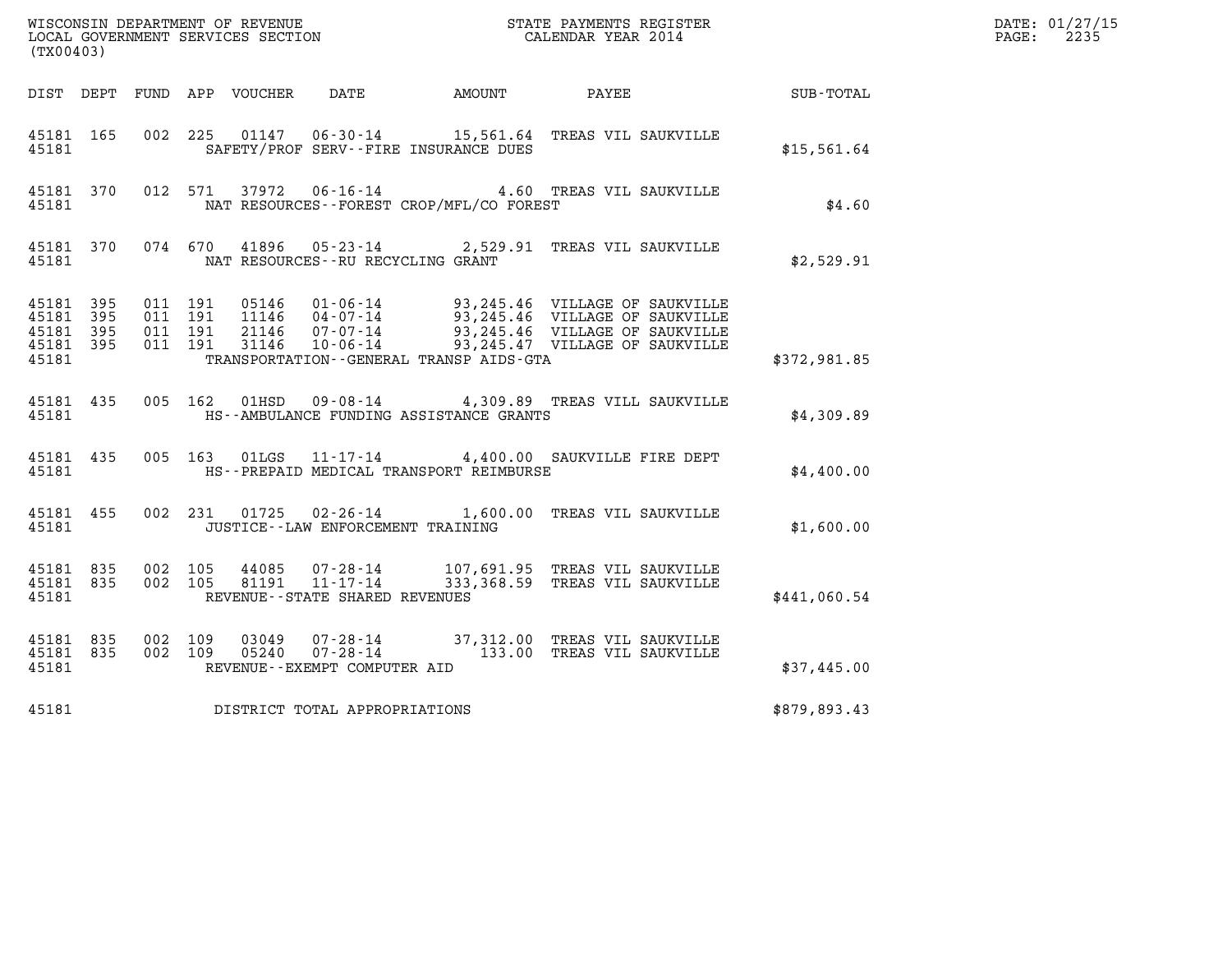| (TX00403)                                                     |     |                    |         |                            |                                                                       |               |                                                                                                                                                                                                          |               | DATE: 01/27/15<br>2236<br>$\mathtt{PAGE:}$ |
|---------------------------------------------------------------|-----|--------------------|---------|----------------------------|-----------------------------------------------------------------------|---------------|----------------------------------------------------------------------------------------------------------------------------------------------------------------------------------------------------------|---------------|--------------------------------------------|
|                                                               |     |                    |         | DIST DEPT FUND APP VOUCHER | DATE                                                                  | <b>AMOUNT</b> | PAYEE SUB-TOTAL                                                                                                                                                                                          |               |                                            |
| 45186 165<br>45186                                            |     |                    |         |                            | SAFETY/PROF SERV--FIRE INSURANCE DUES                                 |               | 002 225 01148 06-30-14 12,399.00 TREAS VIL THIENSVILLE                                                                                                                                                   | \$12,399.00   |                                            |
| 45186                                                         |     |                    |         |                            | NAT RESOURCES-GENERAL OPERATIONS-FEDERAL                              |               | 45186 370 002 941 01403 01-14-14 15,502.55 TREAS VIL THIENSVILLE                                                                                                                                         | \$15,502.55   |                                            |
| 45186                                                         |     |                    |         |                            | NAT RESOURCES--RU RECYCLING GRANT                                     |               | 45186 370 074 670 41897 05-23-14 9,523.80 TREAS VIL THIENSVILLE                                                                                                                                          | \$9,523.80    |                                            |
| 45186                                                         |     |                    |         |                            | TRANSPORTATION - - HIGHWAY SAFETY - FEDERAL                           |               | 45186 395 011 185 03286 02-10-14 4,000.00 TREAS VIL THIENSVILLE                                                                                                                                          | \$4,000.00    |                                            |
| 45186 395 011 191<br>45186<br>45186 395<br>45186 395<br>45186 | 395 | 011 191<br>011 191 | 011 191 |                            | TRANSPORTATION - - GENERAL TRANSP AIDS - GTA                          |               | 05147 01-06-14 64,324.38 VILLAGE OF THIENSVILLE<br>11147 04-07-14 64,324.38 VILLAGE OF THIENSVILLE<br>21147 07-07-14 64,324.38 VILLAGE OF THIENSVILLE<br>31147 10-06-14 64,324.39 VILLAGE OF THIENSVILLE | \$257, 297.53 |                                            |
| 45186 395<br>45186                                            |     |                    |         |                            | TRANSPORTATION--LRIP/TRIP/MSIP GRANTS                                 |               | 011 278 30602 11-07-14 20,000.00 TREAS VIL THIENSVILLE                                                                                                                                                   | \$20,000.00   |                                            |
| 45186 435<br>45186                                            |     |                    |         |                            | HS--AMBULANCE FUNDING ASSISTANCE GRANTS                               |               | 005 162 01HSD 09-08-14 4,786.20 TREAS VILL THIENSVILLE                                                                                                                                                   | \$4,786.20    |                                            |
| 45186 435<br>45186                                            |     |                    |         |                            | HS--PREPAID MEDICAL TRANSPORT REIMBURSE                               |               | 005 163 01LGS 11-17-14 2,600.00 VILL OF THIENSVILLE                                                                                                                                                      | \$2,600.00    |                                            |
| 45186 455<br>45186                                            |     |                    |         |                            | JUSTICE -- LAW ENFORCEMENT TRAINING                                   |               | 002 231 01771 02-26-14 960.00 TREAS VIL THIENSVILLE                                                                                                                                                      | \$960.00      |                                            |
| 45186 835<br>45186 835<br>45186                               |     | 002 105<br>002 105 |         | 44086<br>81192             | $07 - 28 - 14$<br>$11 - 17 - 14$<br>REVENUE - - STATE SHARED REVENUES |               | 72,830.78 TREAS VIL THIENSVILLE<br>35,303.09 TREAS VIL THIENSVILLE                                                                                                                                       | \$108, 133.87 |                                            |
| 45186 835<br>45186 835<br>45186                               |     | 002 109<br>002 109 |         | 03050<br>05241             | 07-28-14<br>07-28-14<br>REVENUE--EXEMPT COMPUTER AID                  |               | 2,177.00 TREAS VIL THIENSVILLE<br>3,488.00 TREAS VIL THIENSVILLE                                                                                                                                         | \$5,665.00    |                                            |
| 45186                                                         |     |                    |         |                            | DISTRICT TOTAL APPROPRIATIONS                                         |               |                                                                                                                                                                                                          | \$440,867.95  |                                            |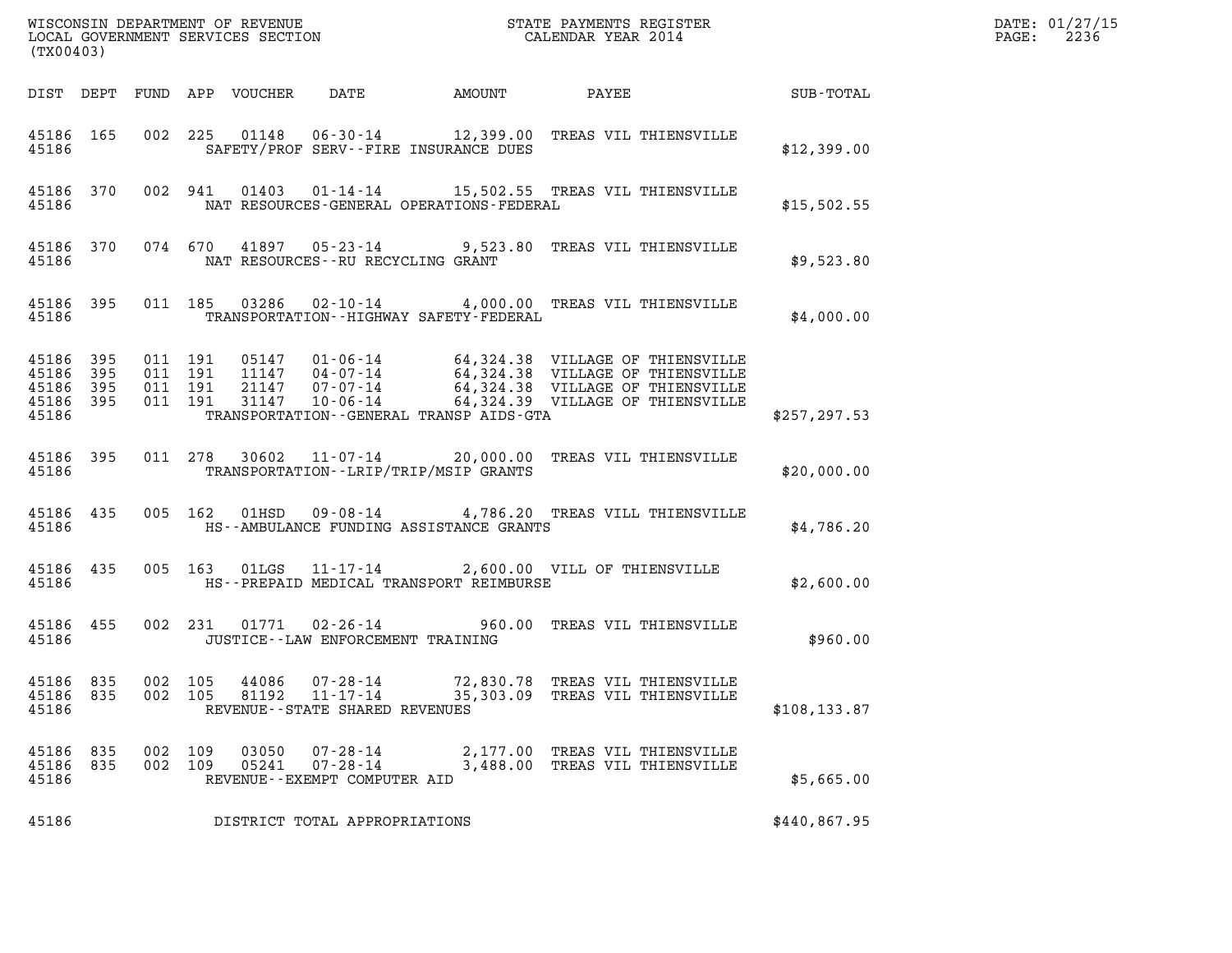| (TX00403)                                                 |                    |                                          |               |                                             |                                                                                                                                                                                                      |                | DATE: 01/27/15<br>$\mathtt{PAGE:}$<br>2237 |
|-----------------------------------------------------------|--------------------|------------------------------------------|---------------|---------------------------------------------|------------------------------------------------------------------------------------------------------------------------------------------------------------------------------------------------------|----------------|--------------------------------------------|
|                                                           |                    |                                          |               |                                             | DIST DEPT FUND APP VOUCHER DATE AMOUNT PAYEE                                                                                                                                                         | SUB-TOTAL      |                                            |
| 45211                                                     | 45211 165          |                                          |               | SAFETY/PROF SERV--FIRE INSURANCE DUES       | 002 225 01149 06-30-14 45,624.71 TREAS CITY CEDARBURG                                                                                                                                                | \$45,624.71    |                                            |
| 45211                                                     | 45211 370          |                                          |               | NAT RESOURCES--RU RECYCLING GRANT           | 074 670 41898 05-23-14 37,991.40 TREAS CITY CEDARBURG                                                                                                                                                | \$37,991.40    |                                            |
| 45211                                                     | 45211 370          |                                          |               | NAT RESOURCES--STEWARDSHIP 2000             | 095 512 00257 08-20-14 85,000.00 TREAS CITY CEDARBURG                                                                                                                                                | \$85,000.00    |                                            |
|                                                           | 45211              |                                          |               | TRANSPORTATION - - HIGHWAY SAFETY - FEDERAL | 45211 395 011 185 19962 08-04-14 4,000.00 TREAS CITY CEDARBURG                                                                                                                                       | \$4,000.00     |                                            |
| 45211 395<br>45211 395<br>45211 395<br>45211 395<br>45211 |                    | 011 191<br>011 191<br>011 191<br>011 191 |               | TRANSPORTATION--GENERAL TRANSP AIDS-GTA     | 05148  01-06-14  136,999.20  CITY OF CEDARBURG<br>11148  04-07-14  136,999.20  CITY OF CEDARBURG<br>21148  07-07-14  136,999.20  CITY OF CEDARBURG<br>31148  10-06-14  136,999.22  CITY OF CEDARBURG | \$547,996.82   |                                            |
| 45211 435<br>45211                                        |                    |                                          | 005 162 01HSD | HS--AMBULANCE FUNDING ASSISTANCE GRANTS     | 09-08-14 5,736.44 TREAS CITY CEDARBURG                                                                                                                                                               | \$5,736.44     |                                            |
|                                                           | 45211 435<br>45211 |                                          |               | HS--PREPAID MEDICAL TRANSPORT REIMBURSE     | 005 163 01LGS 11-17-14 6,700.00 CEDARBURG FIRE DEPT                                                                                                                                                  | \$6,700.00     |                                            |
| 45211                                                     | 45211 455          |                                          |               | JUSTICE - - LAW ENFORCEMENT TRAINING        | 002  231  01285  02-18-14  2,880.00 TREAS CITY CEDARBURG                                                                                                                                             | \$2,880.00     |                                            |
| 45211 835<br>45211                                        | 45211 835          |                                          |               | REVENUE--STATE SHARED REVENUES              | 002 105 44087 07-28-14 187,953.12 TREAS CITY CEDARBURG<br>002 105 81193 11-17-14 167,956.82 TREAS CITY CEDARBURG                                                                                     | \$355,909.94   |                                            |
| 45211                                                     | 45211 835          |                                          |               | REVENUE--EXEMPT COMPUTER AID                | 002 109 03051 07-28-14 15,848.00 TREAS CITY CEDARBURG                                                                                                                                                | \$15,848.00    |                                            |
| 45211                                                     |                    |                                          |               | DISTRICT TOTAL APPROPRIATIONS               |                                                                                                                                                                                                      | \$1,107,687.31 |                                            |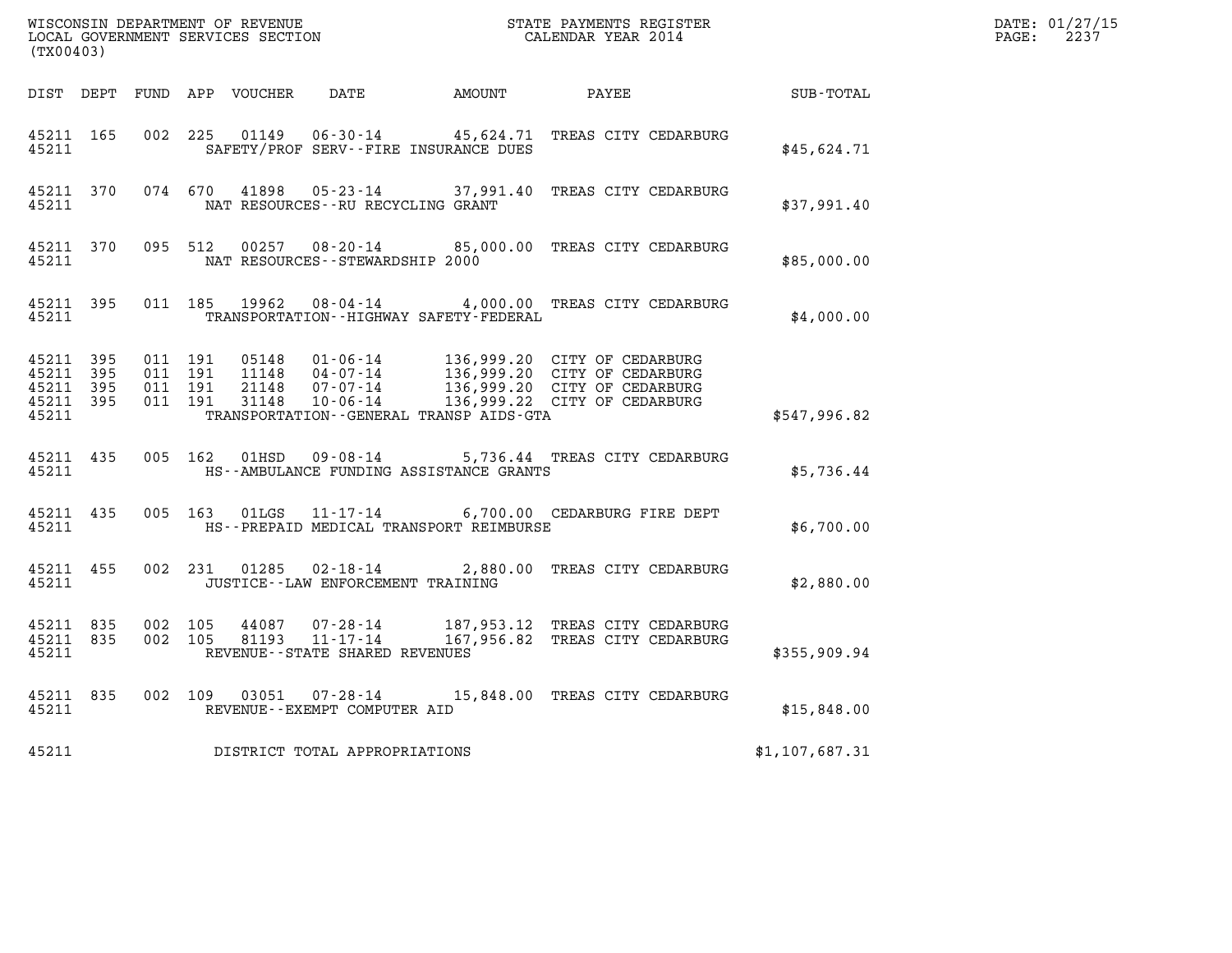| (TX00403)                                         |                   |                                          |         |                                  | WISCONSIN DEPARTMENT OF REVENUE<br>LOCAL GOVERNMENT SERVICES SECTION |                                            | STATE PAYMENTS REGISTER<br>CALENDAR YEAR 2014                                                                    |                | DATE: 01/27/15<br>2238<br>PAGE: |
|---------------------------------------------------|-------------------|------------------------------------------|---------|----------------------------------|----------------------------------------------------------------------|--------------------------------------------|------------------------------------------------------------------------------------------------------------------|----------------|---------------------------------|
|                                                   |                   |                                          |         | DIST DEPT FUND APP VOUCHER       | DATE                                                                 | AMOUNT                                     | PAYEE                                                                                                            | SUB-TOTAL      |                                 |
| 45255 165<br>45255                                |                   |                                          | 002 225 |                                  | 01150   06-30-14                                                     | SAFETY/PROF SERV--FIRE INSURANCE DUES      | 142,642.37 TREAS CITY MEQUON                                                                                     | \$142,642.37   |                                 |
| 45255 370<br>45255                                |                   |                                          | 002 941 | 01299                            |                                                                      | NAT RESOURCES-GENERAL OPERATIONS-FEDERAL   | 01-07-14 24,846.00 TREAS CITY MEQUON                                                                             | \$24,846.00    |                                 |
| 45255 370<br>45255                                |                   |                                          | 012 381 | 00576                            | NAT RESOURCES - - BOAT PATROL                                        |                                            | 03-28-14 701.88 TREAS CITY MEQUON                                                                                | \$701.88       |                                 |
| 45255 370<br>45255                                |                   |                                          | 012 550 | 00576                            | $03 - 28 - 14$                                                       | NAT RESOURCES - - BOATING ENFORCEMENT AIDS | 2,432.00 TREAS CITY MEQUON                                                                                       | \$2,432.00     |                                 |
| 45255 370<br>45255                                |                   |                                          | 012 579 | 19609                            | $04 - 16 - 14$                                                       | NAT RESOURCES -- AIDS IN LIEU OF TAXES     | 31.17 TREAS CITY MEQUON                                                                                          | \$31.17        |                                 |
| 45255 370<br>45255                                |                   |                                          | 074 670 | 41899                            | 05-23-14<br>NAT RESOURCES -- RU RECYCLING GRANT                      |                                            | 15,436.16 TREAS CITY MEQUON                                                                                      | \$15,436.16    |                                 |
| 45255 370<br>45255                                |                   |                                          | 095 512 | 01411                            | $12 - 26 - 14$<br>NAT RESOURCES - - STEWARDSHIP 2000                 |                                            | 71,093.62 TREAS CITY MEQUON                                                                                      | \$71,093.62    |                                 |
| 45255 395<br>45255<br>45255<br>45255 395<br>45255 | 395<br>395        | 011 162<br>011 162<br>011 162<br>011 162 |         | 06075<br>12075<br>22075<br>32075 | 01-06-14<br>04-07-14<br>07-07-14<br>$10 - 06 - 14$                   | TRANSPORTATION--CONNECTING HIGHWAY AIDS    | 16,947.61 CITY OF MEQUON<br>16,947.61 CITY OF MEQUON<br>16,947.61 CITY OF MEQUON<br>16,947.63 CITY OF MEQUON     | \$67,790.46    |                                 |
| 45255 395<br>45255<br>45255<br>45255<br>45255     | 395<br>395<br>395 | 011 191<br>011 191<br>011 191<br>011 191 |         | 05149<br>11149<br>21149<br>31149 | $01 - 06 - 14$<br>$04 - 07 - 14$<br>07-07-14<br>$10 - 06 - 14$       | TRANSPORTATION--GENERAL TRANSP AIDS-GTA    | 292,884.08 CITY OF MEQUON<br>292,884.08 CITY OF MEQUON<br>292,884.08 CITY OF MEOUON<br>292,884.09 CITY OF MEQUON | \$1,171,536.33 |                                 |
| 45255                                             |                   |                                          |         |                                  |                                                                      | HS--AMBULANCE FUNDING ASSISTANCE GRANTS    | 45255 435 005 162 01HSD 09-08-14 6,533.96 TREAS CITY MEQUON                                                      | \$6,533.96     |                                 |
| 45255                                             |                   |                                          |         |                                  |                                                                      | HS--PREPAID MEDICAL TRANSPORT REIMBURSE    | 45255 435 005 163 01LGS 11-17-14 4,400.00 CITY OF MEQUON AMBULANCE                                               | \$4,400.00     |                                 |
| 45255                                             |                   |                                          |         |                                  | JUSTICE -- LAW ENFORCEMENT TRAINING                                  |                                            | 45255 455 002 231 01565 02-21-14 5,440.00 TREAS CITY MEQUON                                                      | \$5,440.00     |                                 |
|                                                   |                   |                                          |         |                                  |                                                                      |                                            | 45255 835 002 105 44088 07-28-14 51,275.03 TREAS CITY MEQUON                                                     |                |                                 |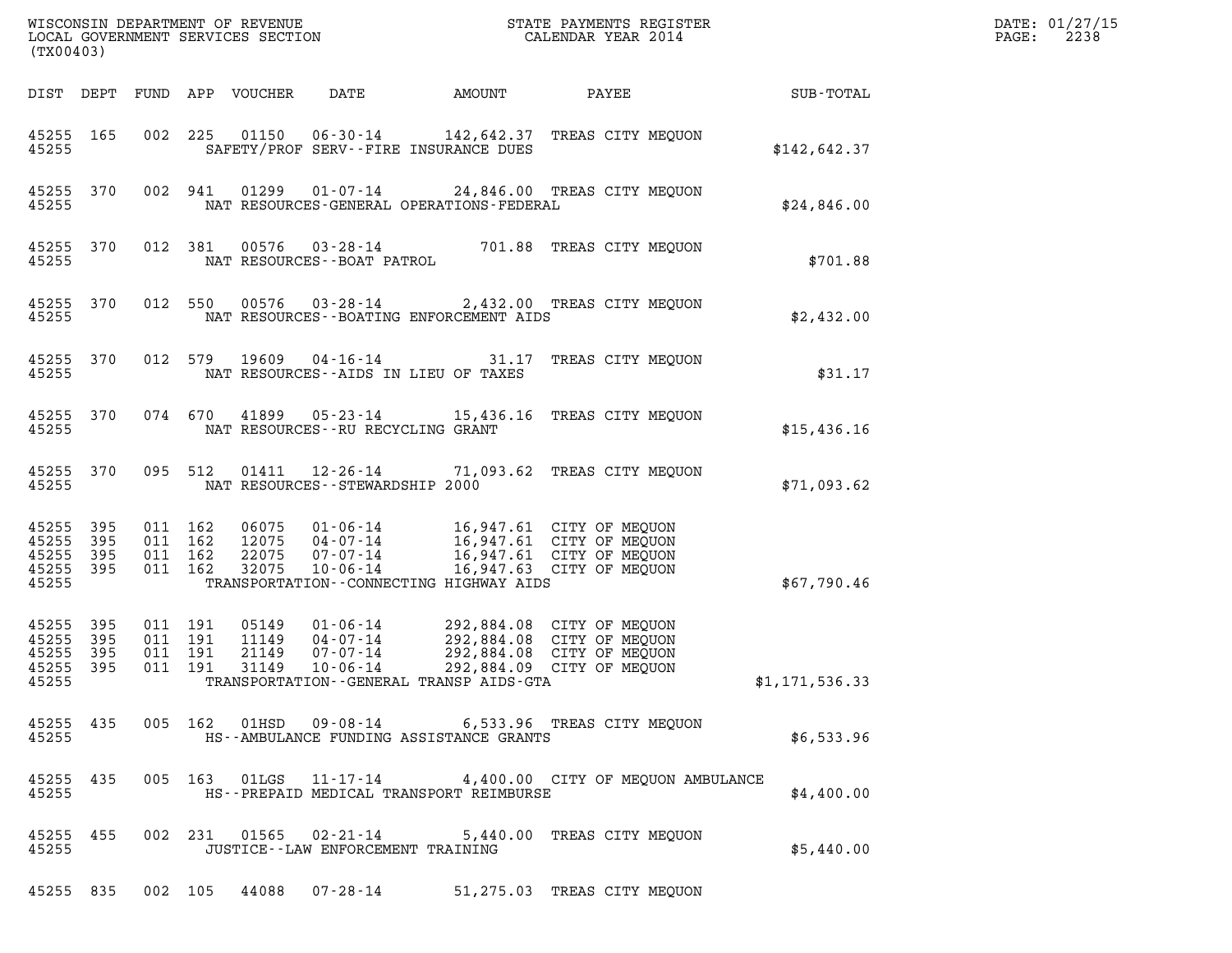| (TX00403)               |            |            |            | WISCONSIN DEPARTMENT OF REVENUE<br>LOCAL GOVERNMENT SERVICES SECTION |                                                                  |                        | STATE PAYMENTS REGISTER<br>CALENDAR YEAR 2014 | DATE: 01/27/15<br>2239<br>PAGE: |  |
|-------------------------|------------|------------|------------|----------------------------------------------------------------------|------------------------------------------------------------------|------------------------|-----------------------------------------------|---------------------------------|--|
| DIST                    | DEPT       | FUND       | APP        | <b>VOUCHER</b>                                                       | DATE                                                             | AMOUNT                 | PAYEE                                         | SUB-TOTAL                       |  |
| 45255<br>45255          | 835        | 002        | 105        | 81194                                                                | 11-17-14<br>REVENUE - - STATE SHARED REVENUES                    | 293,390.65             | TREAS CITY MEOUON                             | \$344,665.68                    |  |
| 45255<br>45255<br>45255 | 835<br>835 | 002<br>002 | 109<br>109 | 03052<br>05242                                                       | $07 - 28 - 14$<br>$07 - 28 - 14$<br>REVENUE--EXEMPT COMPUTER AID | 49,985.00<br>50,744.00 | TREAS CITY MEOUON<br>TREAS CITY MEOUON        | \$100,729.00                    |  |
| 45255                   |            |            |            |                                                                      | DISTRICT TOTAL APPROPRIATIONS                                    |                        |                                               | \$1,958,278.63                  |  |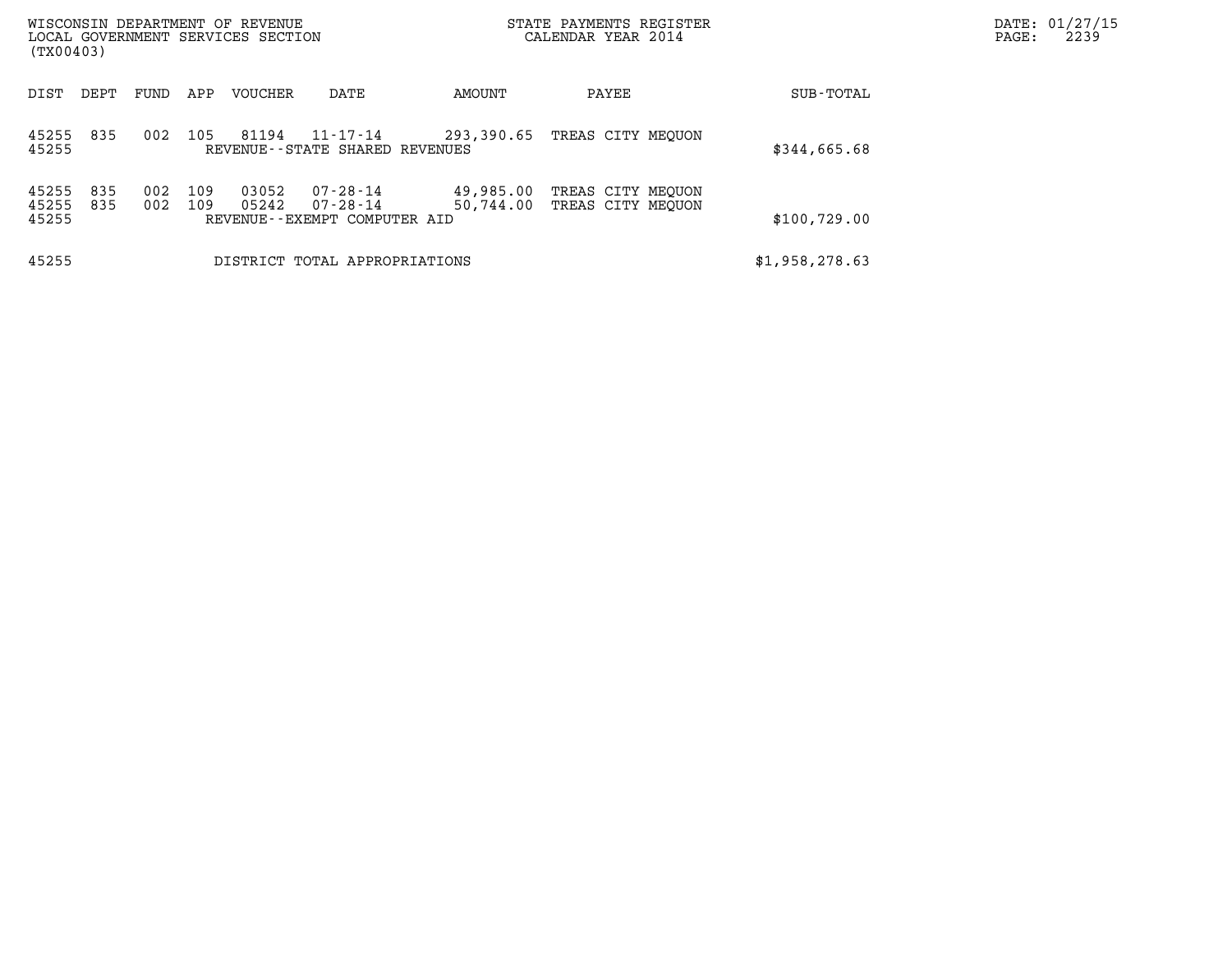| (TX00403)      |     |               |     | WISCONSIN DEPARTMENT OF REVENUE<br>LOCAL GOVERNMENT SERVICES SECTION |                                                  |                                       | STATE PAYMENTS REGISTER<br>CALENDAR YEAR 2014 |             | DATE: 01/27/15<br>2240<br>PAGE: |
|----------------|-----|---------------|-----|----------------------------------------------------------------------|--------------------------------------------------|---------------------------------------|-----------------------------------------------|-------------|---------------------------------|
| DIST DEPT      |     | FUND          | APP | <b>VOUCHER</b>                                                       | DATE                                             | AMOUNT                                | PAYEE                                         | SUB-TOTAL   |                                 |
| 45271<br>45271 | 165 | 002           | 225 | 01151                                                                | 06-30-14                                         | SAFETY/PROF SERV--FIRE INSURANCE DUES | 31,410.79 TREAS CITY PORT WASHINGTO           | \$31,410.79 |                                 |
| $1 - 2 - 1$    | 270 | $0.71$ $0.70$ |     | ,,,,,,                                                               | $\cap$ $\cap$ $\cap$ $\cap$ $\cap$ $\cap$ $\cap$ | 10.015.17                             | EDDRA ATEN DODE WASHINGED                     |             |                                 |

| (TX00403)                                 |                          |                          |                          |                                  |                                                                                                    |               |                                                                                                                                                        |              |
|-------------------------------------------|--------------------------|--------------------------|--------------------------|----------------------------------|----------------------------------------------------------------------------------------------------|---------------|--------------------------------------------------------------------------------------------------------------------------------------------------------|--------------|
| DIST                                      | DEPT                     | FUND                     | APP                      | VOUCHER                          | DATE                                                                                               | <b>AMOUNT</b> | <b>PAYEE</b>                                                                                                                                           | SUB-TOTAL    |
| 45271<br>45271                            | 165                      | 002                      | 225                      | 01151                            | SAFETY/PROF SERV--FIRE INSURANCE DUES                                                              |               | 06-30-14 31,410.79 TREAS CITY PORT WASHINGTO                                                                                                           | \$31,410.79  |
| 45271<br>45271                            | 370                      | 074 670                  |                          | 41900                            | 05-23-14<br>NAT RESOURCES -- RU RECYCLING GRANT                                                    | 19,246.47     | TREAS CITY PORT WASHINGTO                                                                                                                              | \$19, 246.47 |
| 45271<br>45271                            | 370                      | 095                      | 512                      | 02863                            | $06 - 03 - 14$<br>NAT RESOURCES - - STEWARDSHIP 2000                                               |               | 1,773.84 TREAS CITY PORT WASHINGTO                                                                                                                     | \$1,773.84   |
| 45271<br>45271<br>45271<br>45271<br>45271 | 395<br>395<br>395<br>395 | 011<br>011<br>011<br>011 | 162<br>162<br>162<br>162 | 06076<br>12076<br>22076<br>32076 | 01-06-14<br>04-07-14<br>$07 - 07 - 14$<br>10-06-14<br>TRANSPORTATION--CONNECTING HIGHWAY AIDS      |               | 16,460.77 CITY OF PORT WASHINGTON<br>16,460.77 CITY OF PORT WASHINGTON<br>16,460.77 CITY OF PORT WASHINGTON<br>16,460.78 CITY OF PORT WASHINGTON       | \$65,843.09  |
| 45271<br>45271                            | 395                      | 011                      | 177                      | 98470                            | 01-06-14<br>TRANSPORTATION - - TRANSIT AID                                                         |               | 11,239.00 TREAS CITY PORT WASHINGTO                                                                                                                    | \$11, 239.00 |
| 45271<br>45271                            | 395                      | 011                      | 185                      | 22670                            | $08 - 28 - 14$<br>TRANSPORTATION - - HIGHWAY SAFETY - FEDERAL                                      |               | 5,085.25 TREAS CITY PORT WASHINGTO                                                                                                                     | \$5,085.25   |
| 45271<br>45271<br>45271<br>45271<br>45271 | 395<br>395<br>395<br>395 | 011<br>011<br>011<br>011 | 191<br>191<br>191<br>191 | 05150<br>11150<br>21150<br>31150 | $01 - 06 - 14$<br>04-07-14<br>07-07-14<br>10-06-14<br>TRANSPORTATION - - GENERAL TRANSP AIDS - GTA |               | 142, 117.45 CITY OF PORT WASHINGTON<br>142, 117.45 CITY OF PORT WASHINGTON<br>142,117.45 CITY OF PORT WASHINGTON<br>142,117.45 CITY OF PORT WASHINGTON | \$568,469.80 |
| 45271<br>45271                            | 395                      | 011                      | 278                      | 00677                            | $01 - 10 - 14$ 41,500.00<br>TRANSPORTATION - - LRIP/TRIP/MSIP GRANTS                               |               | TREAS CITY PORT WASHINGTON                                                                                                                             | \$41,500.00  |
| 45271<br>45271                            | 435                      | 005                      | 162                      | 01HSD                            | $09 - 08 - 14$<br>HS--AMBULANCE FUNDING ASSISTANCE GRANTS                                          |               | 3,975.60 TREAS CITY PORT WASHINGTON                                                                                                                    | \$3,975.60   |
| 45271<br>45271                            | 435                      | 005                      | 163                      | 01LGS                            | 11-17-14<br>HS--PREPAID MEDICAL TRANSPORT REIMBURSE                                                |               | 13,100.00 CITY OF PORT WASH FIRE                                                                                                                       | \$13,100.00  |
| 45271 455<br>45271                        |                          |                          | 002 231                  | 01672                            | $02 - 24 - 14$<br>JUSTICE - - LAW ENFORCEMENT TRAINING                                             |               | 3,040.00 TREAS CITY PORT WASHINGTO                                                                                                                     | \$3,040.00   |
| 45271<br>45271<br>45271                   | 505<br>505               | 002<br>002               | 142<br>142               | 05203<br>08752                   | 01-29-14<br>$05 - 27 - 14$<br>DOA--FEDERAL ENERGY GRANTS                                           |               | 40,000.00 TREAS CITY PORT WASHINGTO<br>7,440.00 TREAS CITY PORT WASHINGTO                                                                              | \$47,440.00  |